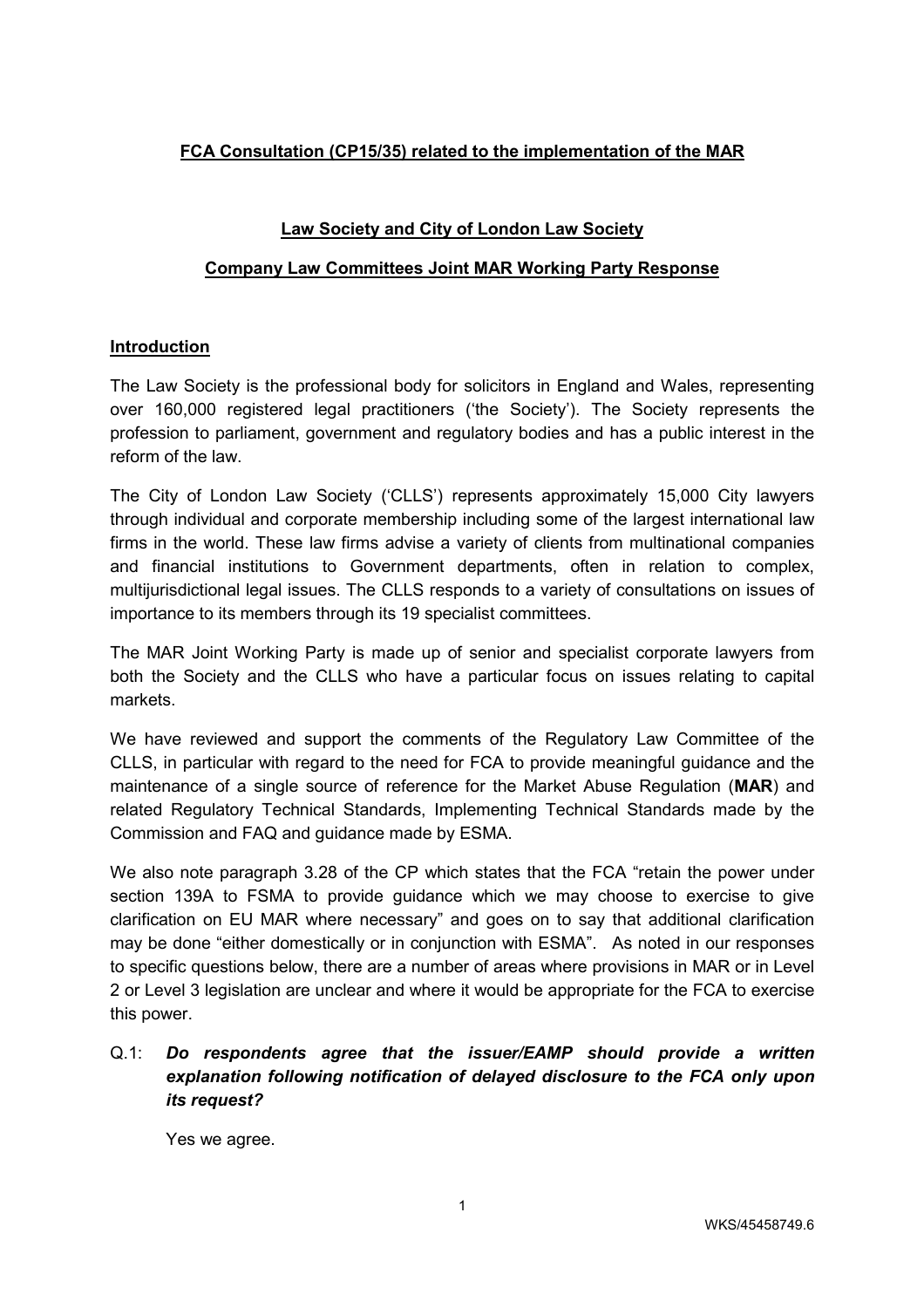Q.3: *Would it be too burdensome to automatically provide the explanation without waiting for a specific FCA request? Please could you provide data regarding the resources required?*

Yes we agree.

Q.4: *Do you agree with our proposal to adopt the €5,000 threshold? If not, please specify the market conditions that you consider would justify the decisions to increase it to €20,000.*

Yes we agree.

# Q.6: *Do you have any comments or suggestions on the proposed amendments to MAR1.1? If yes, please provide your rationale, ideally on a per-provision basis, suggesting a different approach.*

We are concerned about the impact on the market and market participants of the proposed approach by the FCA, which, in the UK, will be the competent authority that has supervisory and investigatory authorities and will be responsible for enforcing the MAR. We think that, because of that role, the FCA should take the lead in providing assistance to the market in determining what will constitute market abuse and do not think that the proposed draft new guidance will do this. For example, expressions such as "may" or "[un]likely to be" do not provide sufficient clarity. (See also our further comments under Q7.)

We believe that many of the provisions in the Code of Market Conduct (see also the further comments under Q7) are helpful to the market and could and should be retained as they are not inconsistent with the MAR. We are pleased that some of the evidential provisions in the Code of Market Conduct are proposed to be retained as guidance.

Given that the Market Abuse Regulation is commonly referred to as the MAR (for example by ESMA) (and also by us in this response) we suggest that the abbreviation of the Market Conduct Sourcebook is changed: we suggest to MARCON or MARK.

What is stated in 1.1.9G is obvious but we think is very unhelpful. Readers should be directed to those specific parts of the MAR and Level 2 legislation that the FCA considers relevant.

The cross-reference in the Note to "sources referred to in MAR 1.6.6G" appears to be incorrect.

## Q.7: *Do you have any comments or suggestions on the proposed amendments to MAR1.2? If yes, please provide your rationale, ideally on a per-provision basis, suggesting a different approach.*

As a general point, we note that the new MAR1 does not include the phrase "in the opinion of the FCA" which is used throughout the Code of Market Conduct. We note that in paragraph 4.17 of page 17 you state that "our view is that preserving its content as much as possible will help the industry to understand our views and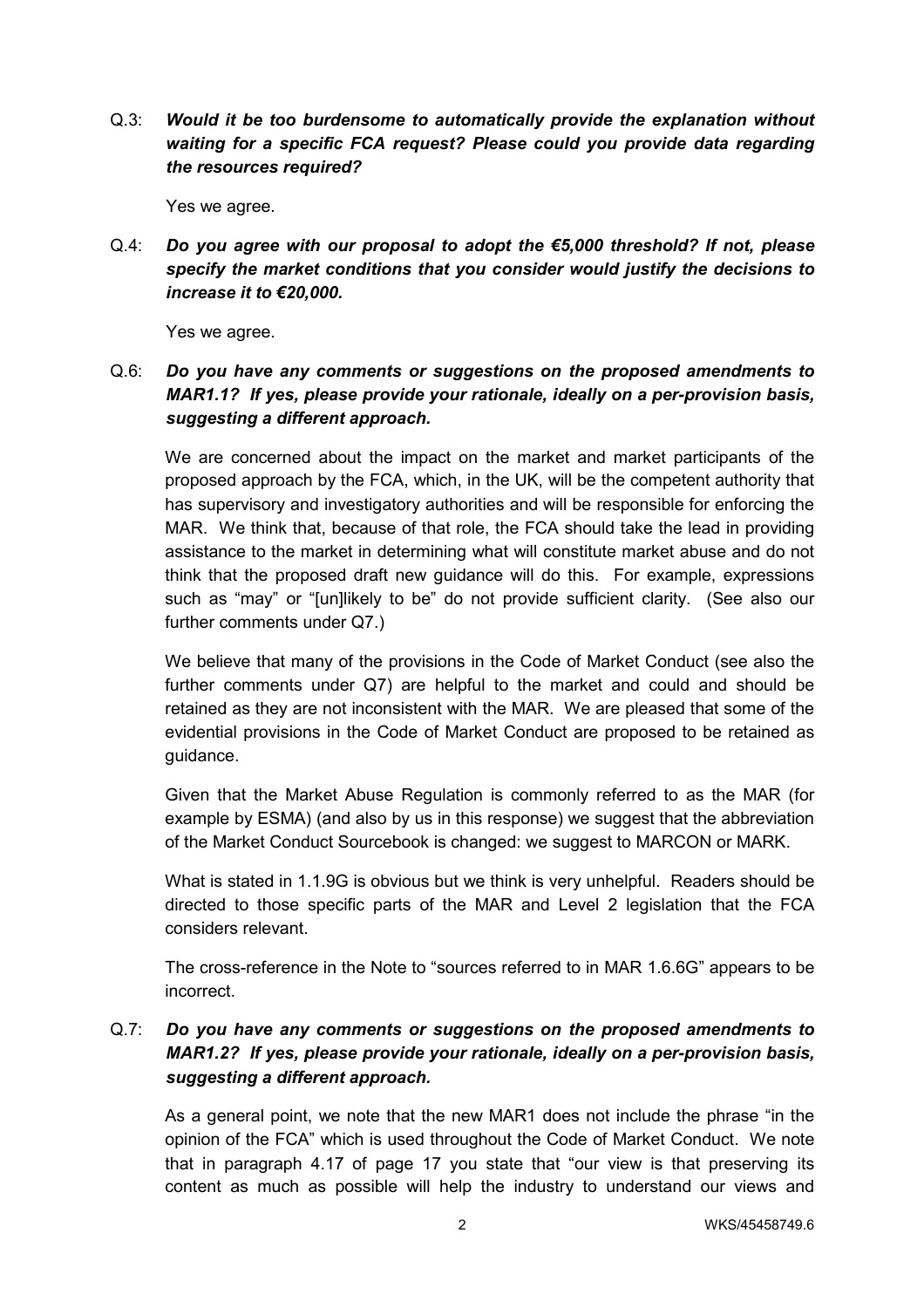expectations about market abuse in more detail". It is clear from that sentence that the FCA does have views and understands that the market wants to understand what these are so in that context we think including the phrase "in the opinion of the FCA" is helpful (see the introduction to 1.2.5). Continuing that theme, we note that "are to" in the first line has been changed to "may". We think that market participants will find the watering down of the FCA guidance unhelpful, particularly where there is no clear reason for doing so.

We have the same comments in relation to the same changes to new 1.2.6, 1.2.8, 1.2.12 and 1.2.16. 1.2.12G(5) should be retained as it is consistent with recital (28) of the MAR.

# Q.8: *Do you have any comments or suggestions on the proposed amendments to MAR1.3? If yes, please provide your rationale, ideally on a per-provision basis, suggesting a different approach.*

We have the same comment as above in relation to the change in terminology in new 1.3.2E.

 We note the changes and deletions to existing MAR 1.3 and 1.4. However we are nevertheless assuming that the following established market practices will still be permitted once the MAR comes into effect:

- (a) signing an underwriting or placing agreement prior to the announcement of a new issue of securities;
- (b) seeking and signing irrevocable commitments to take up a part of a new issue of securities prior to the announcement of an issue of securities (from an existing shareholder in relation to his entitlement, from an existing shareholder in excess of his entitlement or from a new investor);
- (c) on block trades, prior to announcement, seeking and signing up purchasers; and the bank agreeing with the seller to take up in the event purchasers cannot be obtained;
- (d) not disclosing (in the RIS announcing a bookbuild) the price at which an issue is underwritten

Although Article 9 is headed "Legitimate Behaviour", our view is that no definition of "legitimate behaviour" is given in the MAR, but examples appear to be given in recitals (29) and (30). Neither Articles 9(1) or 9(2) provide a safe harbour and Article 9(2) is unhelpful in not giving examples of own account dealing which is permitted. We therefore think that the FCA should be giving guidance in relation to this and that in particular paragraph 1.3.7 should be retained *or Recital (30) of MAR signposted*. The market finds the definition of trading information very helpful and it would be appreciated if ESMA could be asked to give guidance on legitimate behaviour and its relation to trading information.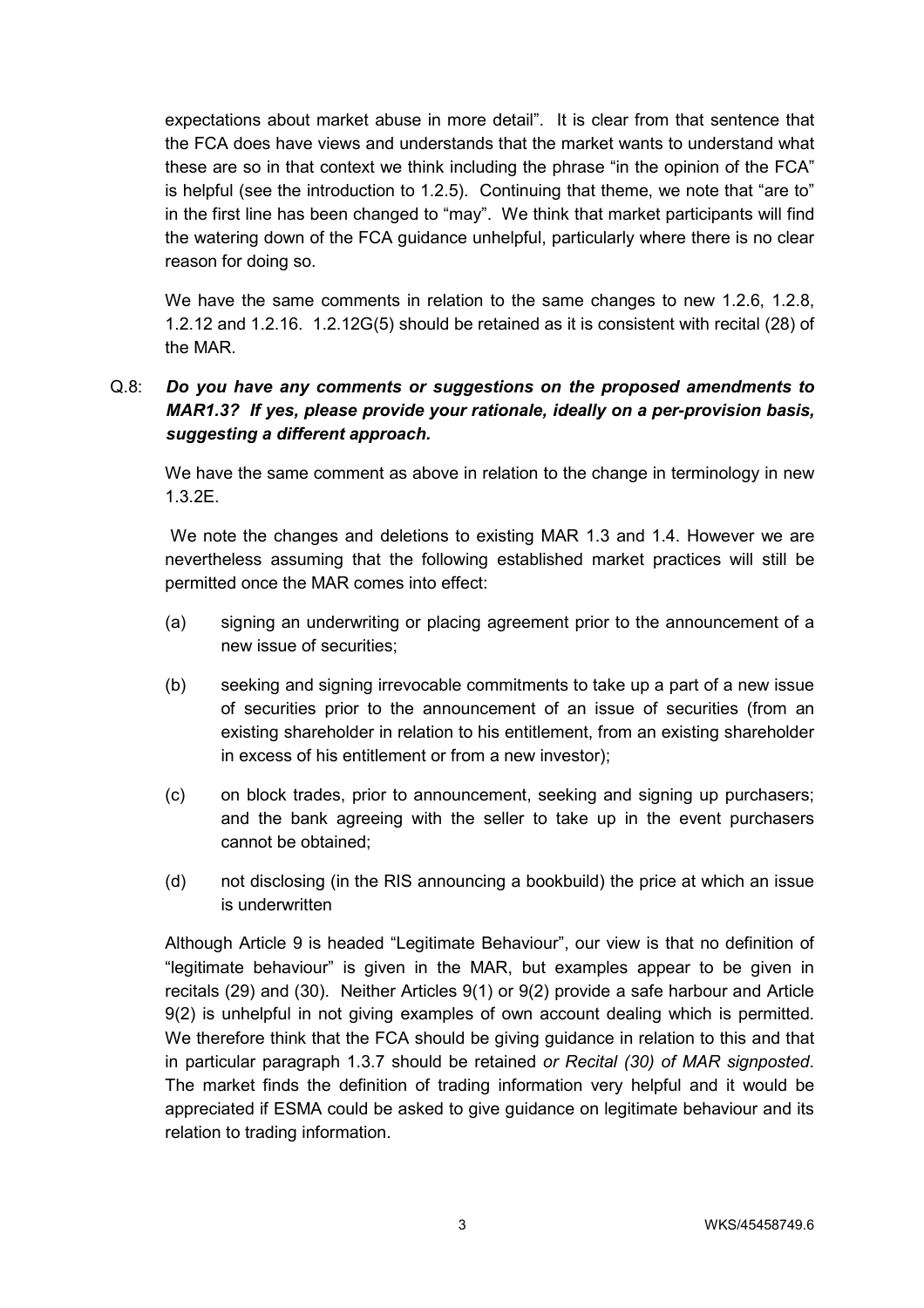1.3.11E has also been deleted and a reference to Article 9(3) of MAR inserted instead. In our view the two scenarios are slightly different as Article 9(3) talks about a legal or regulatory obligation which arose before the person concerned possessed the inside information whereas 1.3.11E states that if the person acted in contravention of a legal or regulatory obligation that would be a factor that would be taken into account in determining whether the behaviour is in pursuit of legitimate business. We therefore think it would be useful to retain 1.3.11E as guidance.

We note that you have replaced 1.3.12G and 1.3.13G with references to Articles 9(2)(b) and 9(3)(b) respectively. These articles are not the same, for example, 1.2.13G states that "a person that carries out an order on behalf of another will not, merely as a result of that action, be considered to have any inside information held by that other person" which is not repeated in Article 9(3)(b) and would be a helpful addition in guidance which we believe is not incompatible with MAR.

There are references to "may" in new 1.3.15E and 1.3.19E which as stated above we believe should be more emphatic. In addition, we note the wording "the following descriptions are intended to assist in understanding certain behaviours which may constitute insider dealing under the Market Abuse Regulation" in new 1.3.20G, 1.3.21G, 1.3.20G. and 1.3.23G. Again, we think that this could be strengthened by referring to the descriptions as "examples" as they were previously.

We should also like the FCA to give guidance on stake-building (Article 9(4) of the MAR. There is uncertainty in the UK market as to whether, and to what extent, stakebuilding is permitted under the MAR. Stake-building is defined in Article 3(31) as an acquisition of securities which does not trigger a legal or regulatory obligation to make an announcement of a takeover bid. Although the expression stake-building is used in the market in the context of the groundwork for a takeover bid, the MAR definition is broad enough to encompass any acquisition of securities below the mandatory takeover bid threshold.

There is a view that MAR does not allow stake building at all on the basis of the sentence at the end of Article 9(4) "This paragraph shall not apply to stake-building" However it would seem that the "own knowledge" safe harbour in Article 9(5) could still apply so that If the only knowledge you have as a bidder is the fact that you intend to make the bid: In terms of MAR, you should be able to rely on Article 9(5) to allow you to stake-build (assuming there is no illegitimate reason for the dealing (Article 9(6)), the last sentence of Recital (30) and Recital (31)).

It is however not clear whether the reference in Article 9(5) to deciding to "acquire" financial instruments can include a person's own knowledge of a proposed takeover or whether it only applies to the knowledge of the intention to acquire the securities in question (i.e. those to be acquired in the stake-building) but not the takeover given the wording of Article 9(5) (and see also the last sentence of Recital (30) and Recital (31).).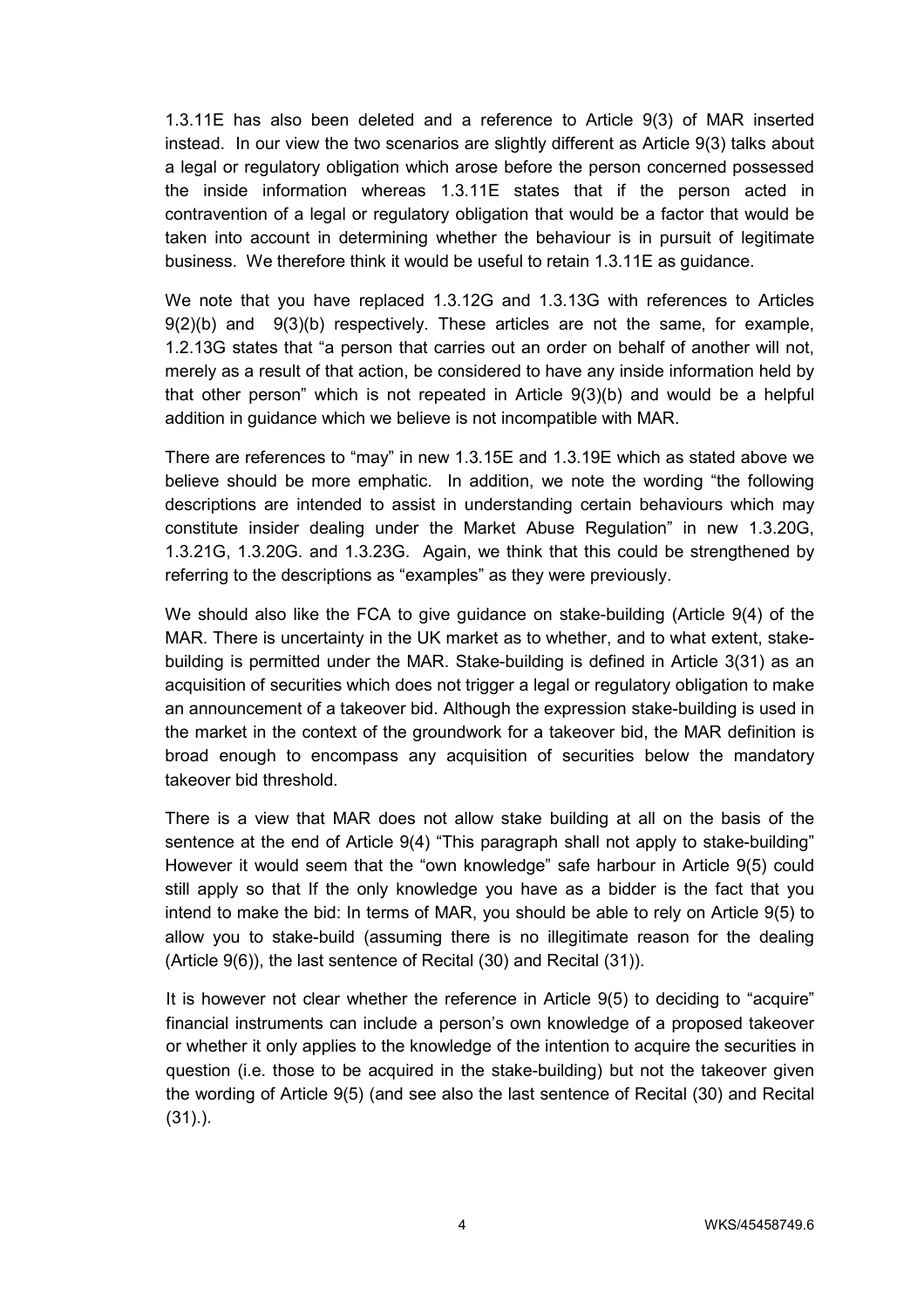It would be very helpful to have clarification from the FCA on the point as it is important that market participants and their advisers adopt the same approach in relation to stake-building.

Removing the ability of bidders to stake-build when the only inside information they have is knowledge of their own intention to bid would have a significant effect on the manner in which takeovers may currently be carried out in the UK.

## Q.9: *Do you have any comments or suggestions on the proposed amendments to MAR1.4? If yes, please provide your rationale, ideally on a per-provision basis, suggesting a different approach.*

We note the deletion of the words "in the opinion of the FCA" the substitution of "may" for "will" and the deletion of 1.4.5E(3) and 1.4.5AG – see above for our comments on this.

We think that 1.4.4 should refer to the disclosure requirements (as defined, but see our comments on the definition in the response to Q38 below) rather than the Part 6 rules and that "will" should replace "may" as, once disclosed in accordance with the MAR, information will not be "inside information" and so there will not be unlawful disclosure.

See above for comment on use of the language "these descriptions are intended to assist in understanding certain behaviours which may constitute unlawful disclosures under the Market Abuse Regulation". We suggest that 1.4.6G should read "the following examples are of certain behaviours that may constitute unlawful disclosure under MAR….".. In addition, the deleted wording at the end of 1.4.6G(2) should be retained.

We think that MAR 1.4 should also include a signpost to Article 11 of the MAR, the RTS and ITS and the ESMA guidelines in relation to market soundings and that it would be misleading not to include this reference because it is a key part of the MAR regime for disclosure of inside information.

## Q.10: *Do you have any comments or suggestions on the proposed amendments to MAR1.6? If yes, please provide your rationale, ideally on a per-provision basis, suggesting a different approach.*

Again, we note the "watering down" of the language in 1.6.3G by deleting the words "For the avoidance of doubt" and the inclusion of the words "does not of itself indicate behaviour described in Annex IA9(c) of the Market Abuse Regulation".

1.6.10E has been deleted with the comment box on page 23 of the CP referring instead to the Delegated Acts. However, we cannot see a specific reference to these factors in the Delegated Acts and think that these should be retained as guidance.

Paragraph 4.49 of the CP states that there is partial overlap between 1.6.15E and the Delegated Acts, however, we are not certain which specific provision you are referring to. In our view, Article 12 (2)(b) refers to buying or selling at the opening and closing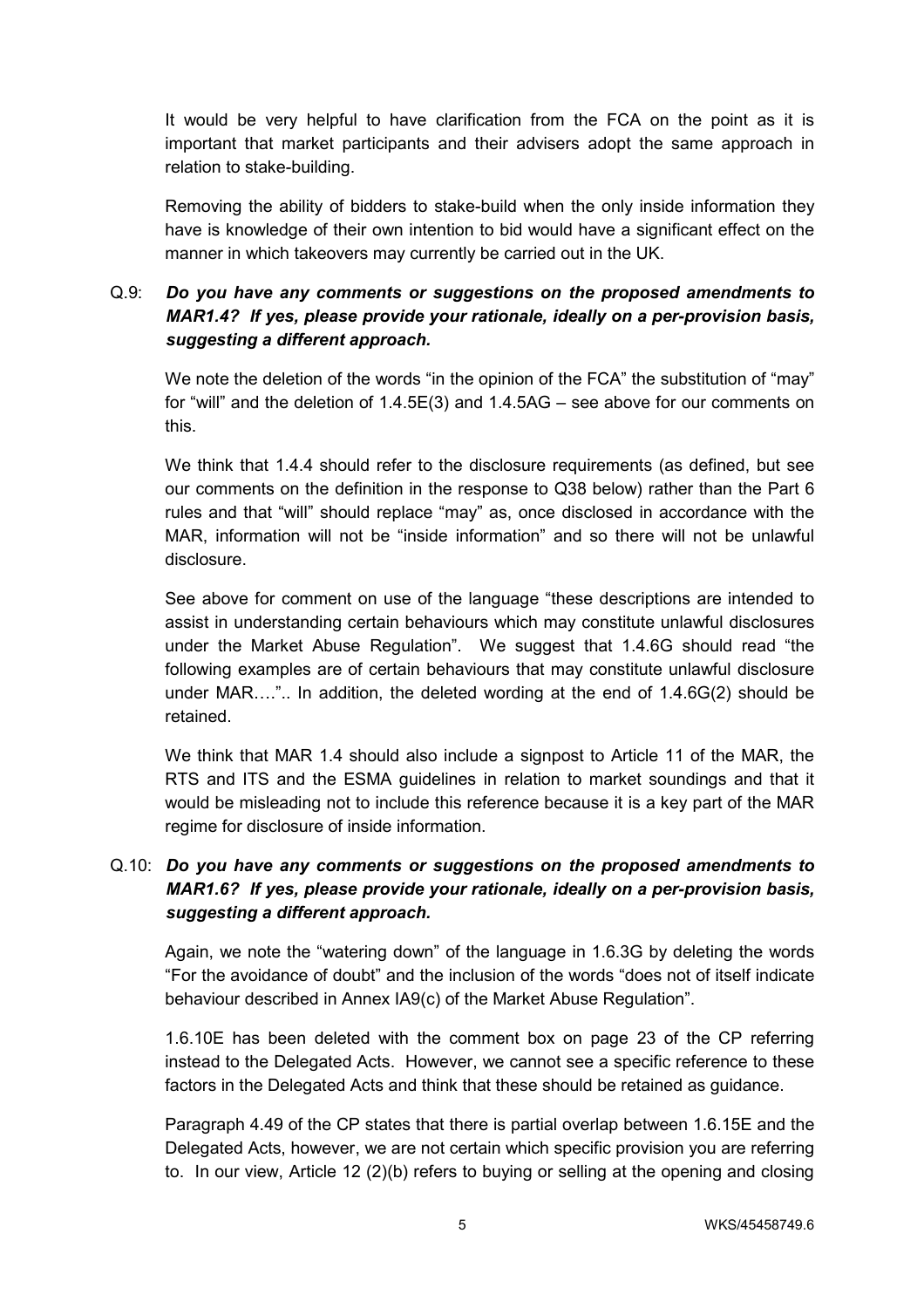of the market which has or is likely to have the effect of misleading investors on the basis of the prices displayed but does not give specific examples. We therefore think that it would be helpful to include these examples in guidance.

Q11: *As discussed in paragraph 4.49 above and also discussed in paragraphs 4.52, 4.55 and 4.86, we propose to delete some potential indicators of behaviour such as those included in MAR 1 and Sup 15.10 Annex 5 from the Handbook*  and, instead, direct the industry to the list of indicators provided under the *delegated acts under Article 12(5). If you disagree with this approach, please suggest an alternative approach with rationale and indicate, if relevant, whether there are particular indicators proposed for deletion which should be preserved and why.* 

We have no comments.

Q12: *Do you have any comments or suggestions on the proposed amendments to MAR 1.7? If yes, please provide your rationale, ideally on a per-provision basis, suggesting a different approach.* 

We have no comments.

Q13: *Do you agree with the proposed amendments to MAR 1.8? If not, please provide your rationale, ideally on a per-provision basis, suggesting a different approach.* 

We think that in 1.8.4E the words "could reasonably be expected to have known" are helpful in clarifying what is meant by "ought" in Article 12(1)(d) of the MAR and should be retained.

We think that in 1.8.6G of the MAR the examples are helpful and should be retained (and updated in the case of (1)). They are not inconsistent with the draft delegated acts.

Q14: *Do you have any comments or suggestions on the proposed amendments to MAR 1.9? If yes, please provide your rationale, ideally on a per-provision basis, suggesting a different approach.* 

We have no comments.

Q15: *Do you have any comments or suggestions on the proposed amendments to MAR 1.10? If yes, please provide your rationale, ideally on a per-provision basis, suggesting a different approach.* 

Our view is that there is no need to amend 1.10.4C, 1.10.5C and 1.10.6C by replacing "does not" by "unlikely to".

Q.21: *Do you have any comments or suggestions on the proposed amendments to COBS 12.4? If yes, please provide your rationale, ideally on a per-provision basis, suggesting a different approach.*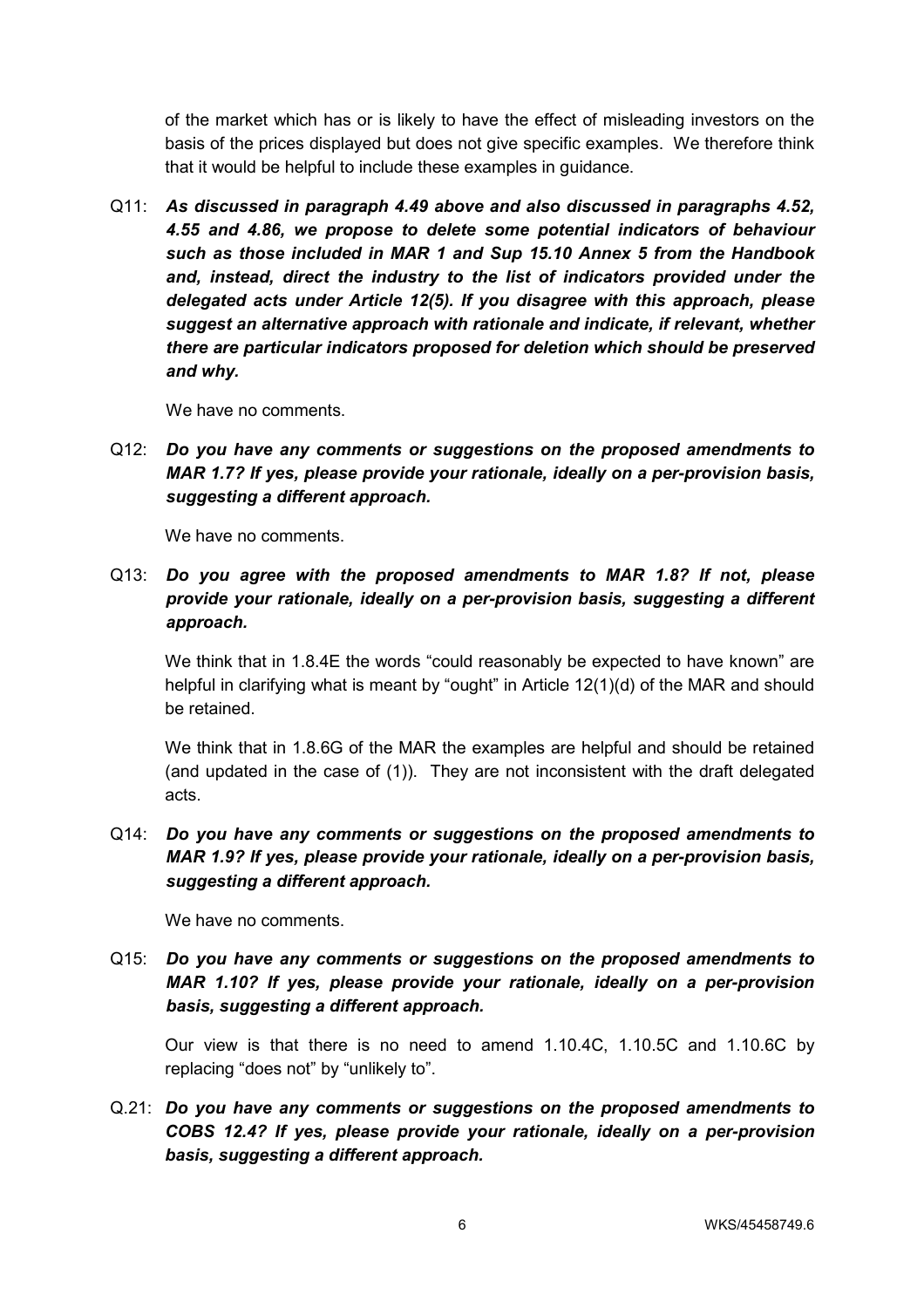In relation to investment recommendations (Articles 3(1)(34) and 20), we are concerned that when Directors are required, under the Listing Rules or the Takeover Code, to make recommendations to shareholders, they may become subject to Article 20. Statements made by Directors in circulars or offer documents might fall under Article 3(1)(34)(ii) as "information recommending or suggesting an investment strategy…produced by persons other than those referred to in point (i) which directly proposes a particular investment decision in respect of a financial instrument." Clarification is needed on this point.

# Q.23: *Do you have any comments or suggestions on our proposed amendments to DTR 1.1? If yes, please provide your rationale, ideally on a per-provision basis, suggesting a different approach.*

It would assist users of the Handbook if DTR 1.1.2G were expanded to cross refer to relevant Commission delegated regulations, once these have all been published and adopted.

DTR 1.1.2 should include reference to the "disclosure requirements" rather than the "disclosure obligations" as "disclosure requirements" has been proposed as a defined term in the FCA Glossary to refer to the provisions of Articles 17, 18 and 19 of MAR.

## Q.24: *Do you have any comments or suggestions on our proposed amendments to DTR 1.2? If yes, please provide your rationale, ideally on a per-provision basis, suggesting a different approach.*

DTR 1.2.4G covers the need for early consultation with the FCA and the process for seeking such consultation.

Should the reference in DTR 1.2.5 to where "a disclosure requirement refers to consultation with the FCA", instead be to where "the disclosure guidance" so refers (we note consultation with the FCA is referred to in DTR 2.2.9(4) but not in Articles 17-19 of MAR)?

Under MAR, an issuer may also be required to make an application or notification (see Article 17(6) of MAR by way of example) to the FCA. The FCA is to be granted powers pursuant to Articles 6 and 7 of The Financial Services and Markets Act 2000 (Market Abuse) Regulations 2016 (DRAFT) (the 2016 Regulations) to direct the manner in which any such application or notification should be made. DTR 1.2 should be expanded to set out the manner in which the FCA directs any such application or notification be made.

# Q.25: *Do you have any comments or suggestions on our proposed amendments to DTR 1.3? If yes, please provide your rationale, ideally on a per-provision basis, suggesting a different approach.*

The FCA's information gathering powers currently set out in DTR 1.3.1R are to be dealt with by proposed s.122A FSMA (see the 2016 Regulations). It may assist users of the Handbook to include a cross reference to such powers.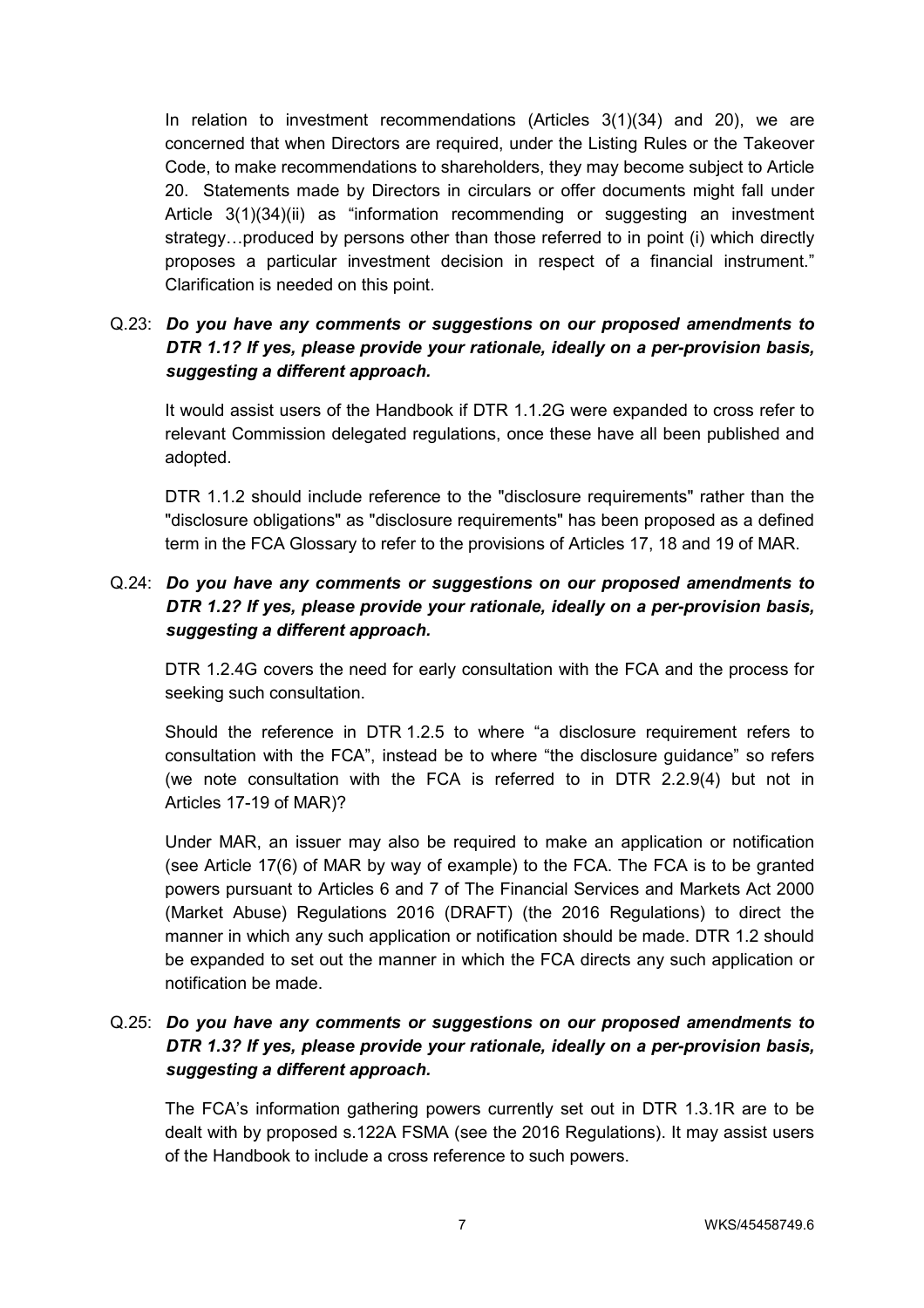Similarly, the FCA's powers to require the publication of information will be dealt with by proposed s122G FSMA (see the 2016 Regulations). Again, it may assist users of the Handbook to include a cross reference to such powers.

It would be helpful, if possible, to retain DTR 1.3.4 (misleading information not to be published). It would also be helpful in this provision to make reference to the FCA's powers to require the publication of corrective statements (proposed s122H FSMA (see the 2016 Regulations)). We note that LR 1.3.3 is a provision in identical terms to DTR 1.3.4 and that this could be an alternative to keeping DTR 1.3.4.

DTR 1.3.6 – why has the wording in this provision been changed from "must" to "may"? If issuers are still to be required to publish information in this manner when a RIS is not open for business then this should read "must" in order to ensure there is no ambiguity. This appears to be a substantial change and we do not understand why it is being made in the context of implementing the MAR. We note that "must" is retained in DTR 1A 3.3.

DTR 1.3.8 – Article 17(10) of MAR refers to the adoption of "implementing" technical standards, rather than "regulatory technical standards" as referred to in the signpost in DTR 1.3.8.

## Q.26: *Do you have any comments or suggestions on our proposed amendments to DTR 1.4? If yes, please provide your rationale, ideally on a per-provision basis, suggesting a different approach.*

The FCA's powers to suspend trading currently set out in DTR 1.4.1 – 1.4.3 are to be dealt with by proposed s.122I FSMA (see the 2016 Regulations). It may assist users of the Handbook to include a cross reference to such powers.

We would suggest that the cross-reference to "the Market Abuse Regulation" in DTR 1.4.4G(1) should be amended to "article 17 of the Market Abuse Regulation", to assist in identifying the relevant provisions.

### Q.27: *Do you have any comments or suggestions on our proposed amendments to DTR 1.5? If yes, please provide your rationale, ideally on a per-provision basis, suggesting a different approach.*

With regard to sanctions, these are now to be dealt with by proposed s.123 FSMA (see the 2016 Regulations). It would assist users of the Handbook to include a cross reference to such powers.

Q28: *Do you have any comments or suggestions on our proposed changes to DTR 2.1? If yes, please provide your rationale, ideally on a per-provision basis, suggesting a different approach.* 

No comments.

Q29: *Do you have any comments or suggestions on our proposed changes to DTR 2.2? If yes, please provide your rationale, ideally on a per-provision basis, suggesting a different approach.*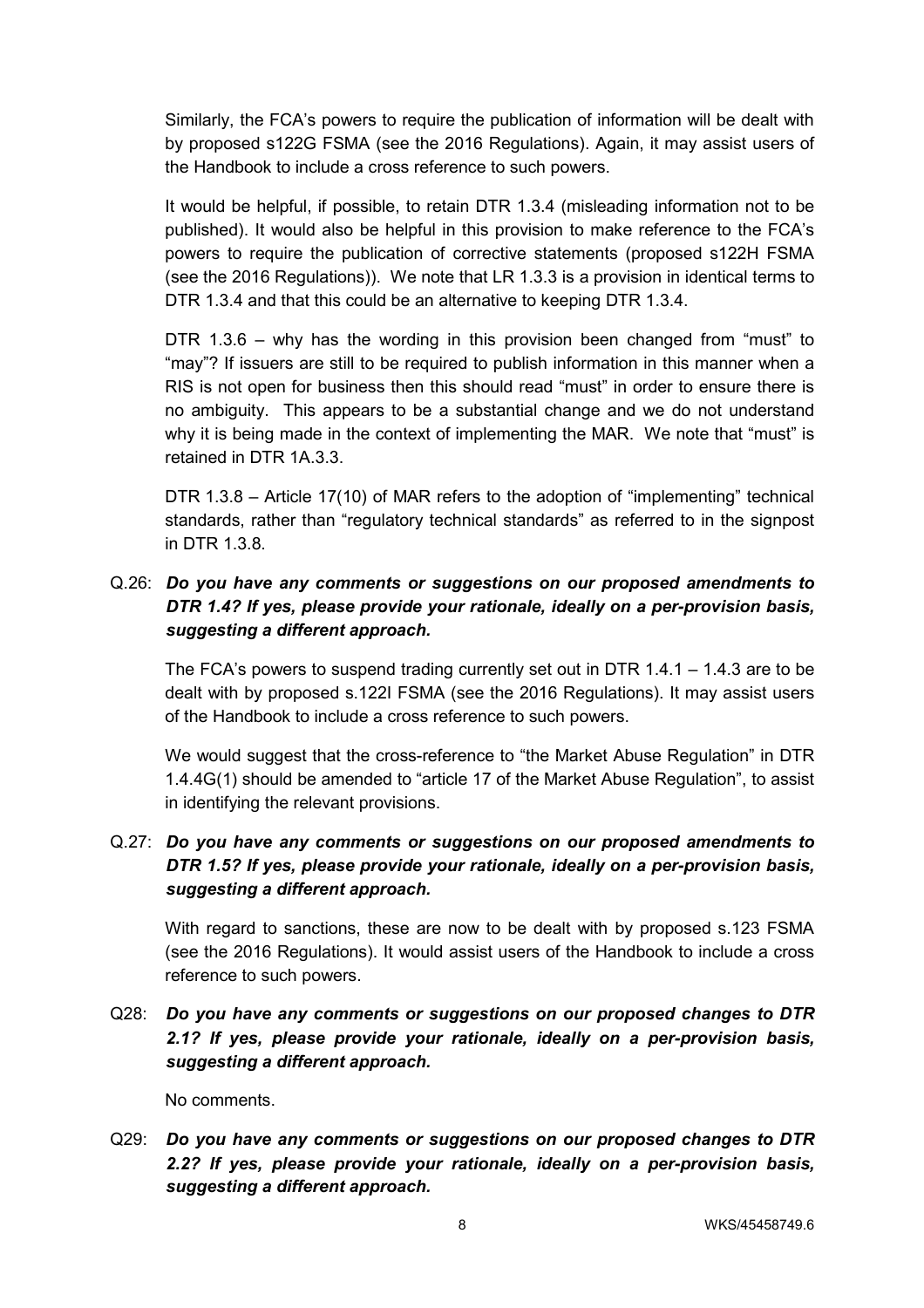- **DTR 2.2.1:** It would be of assistance to issuers if the cross-references could be as specific as possible. We would suggest replacing the generic reference to "Commission-adopted Regulatory Technical Standards under Article 17(10) of the Market Abuse Regulation" with a reference to "[the final form of Article 2(1) of the draft Commission Implementing Regulation included in Annex XII of ESMA/2015/1455], in relation to the means for public disclosure of inside information", to make it easier for issuers to identify the relevant provisions.
- **DTR 2.2.5:** We note that revised DTR 2.2.5G(2) refers to the "likelihood" that a reasonable investor will make investment decisions relating to the relevant financial instrument to maximise his economic self-interest, as opposed to the assumption that they will do so. It would be helpful if the FCA could clarify whether the changes to this provision reflect any change in policy.

As a more general point, we note the requirement in Article 1(b)(i) of the draft delegated Regulation set out in Annex XII to ESMA/2015/1455 that communications clearly identify that the information communicated is inside information. In order to ensure a consistent approach by issuers, it would be helpful to have guidance from the FCA on the approach that may be taken to complying with this requirement. We would suggest that including a rubric that "The information contained in this announcement may constitute inside information" should be considered sufficient for these purposes and would avoid placing a disproportionate burden on issuers to conduct expensive and unnecessary analysis (in particular in situations where the analysis is potentially unclear) which would have no regulatory value.

We also note that Article 1(b)(iii) of the same draft Regulation requires the communication to identify the person making the notification. We assume that this should refer to the individual that arranges for the announcement to be released but again it would be helpful to have guidance from the FCA on this point to ensure consistency of approach.

## Q30: *Do you have any comments or suggestions on our proposed changes to DTR 2.3? If yes, please provide your rationale, ideally on a per-provision basis, suggesting a different approach.*

In DTR 2.3 we would suggest adding a cross-reference to "[the final form of Article 3 of the draft Commission Implementing Regulation included in Annex XII of ESMA/2015/1455], in relation to the posting of inside information on a website".

# Q31: *Do you have any comments or suggestions on our proposed changes to DTR 2.4? If yes, please provide your rationale, ideally on a per-provision basis, suggesting a different approach.*

No comments, although if the entire section is to be deleted and no cross-reference added, it might be appropriate to delete the heading as well as the text.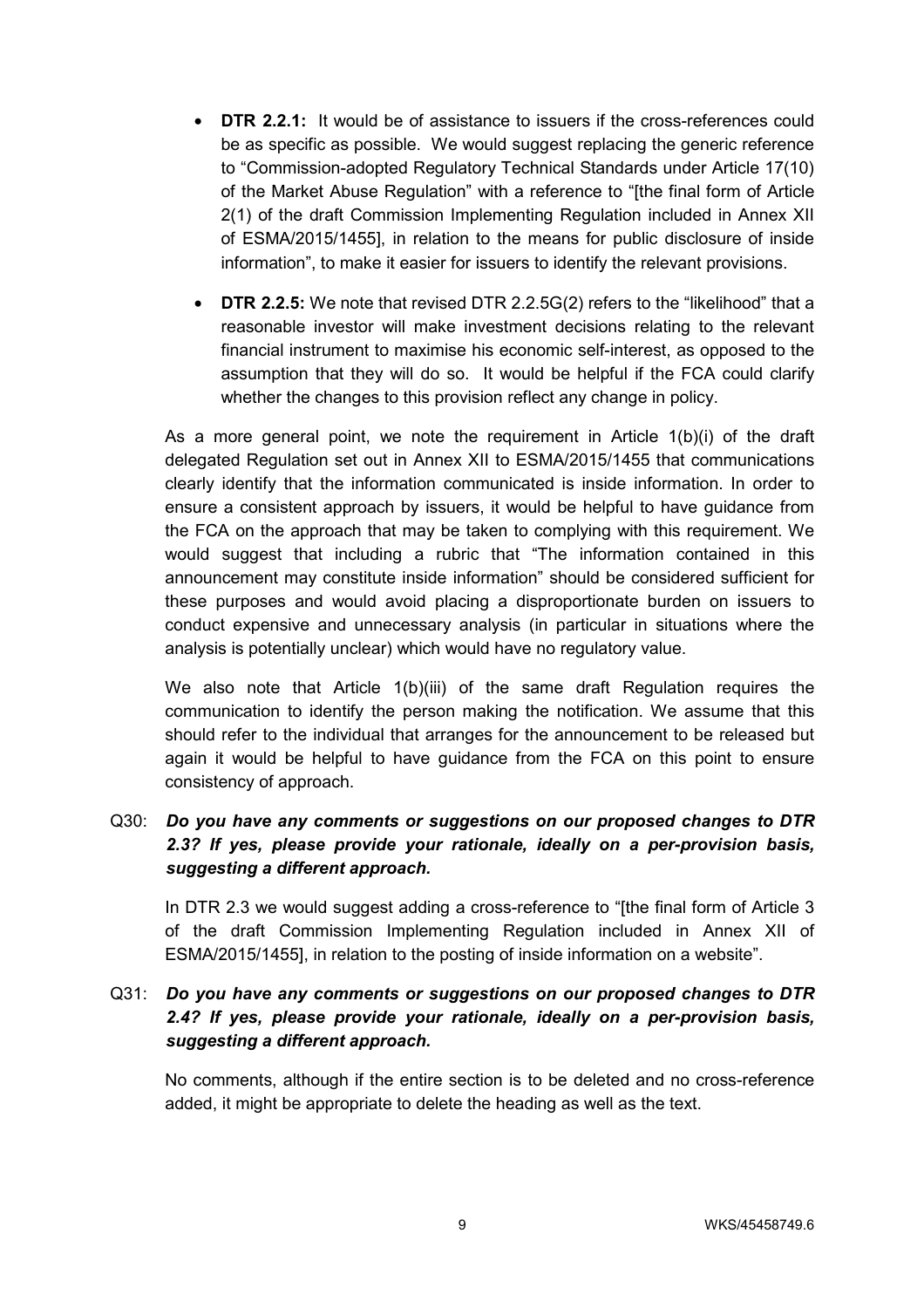## Q32: *Do you have any comments or suggestions on our proposed changes to DTR 2.5? If yes, please provide your rationale, ideally on a per-provision basis, suggesting a different approach.*

We note that since CP15/35 was published (i) the FCA has published CP15/38 in relation to delay in disclosure of inside information, in which it is proposed to delete the last sentence of current DTR 2.5.5G and (ii) ESMA has published its consultation paper on Draft Guidelines under MAR (ESMA/2016/162) which includes draft disclosure guidelines which cover both the circumstances in which an issuer may have a legitimate interest to be protected by a delay in disclosure and the circumstances in which delay is likely to mislead.

While the ESMA Guidelines will (subject to the observations below) cover most of the issues that need to be addressed we see a role for FCA guidance in a revised DTR 2.5 in two respects:

- (i) clarifying the application of ESMA Guidelines to the UK markets and their usual practices; and
- (ii) dealing with practical aspects of compliance.

#### **Clarifying the application of ESMA Guidelines**

Until the ESMA Guidelines are finalised it will not be possible to identify definitively the areas where clarification is required. The aspects of those Guidelines that we think need further work and should be amended include:

• the question whether the process of preparing results (annual and interim) for publication gives rise to inside information is difficult to answer with precision (except where it is clear that the results to be published are so divergent from expectations that a profit warning announcement is required); under the existing regime it has been acceptable to delay announcement of the results until the planned announcement date. In the Hannam decision of the Upper Tribunal it was suggested that this was an exercise of the right to delay. The alternative explanation of why this practice is acceptable (which the Upper Tribunal did not favour) is that results that are in line with expectations are not inside information (as a consequence of which there is no basis for prohibiting dealings by those with knowledge of the outcome of the process). Paragraph 64 of the CP could be read as casting doubt on whether the existing practice can continue as it suggests that as each significant subsidiary reports an assessment should be made as to whether the information is inside information and potentially an announcement should be made and the ability to delay does not apply. It also says that the time needed for the parent to check the information received could fall within Article 17(1) where it is provided that issuers should inform the public "as soon as possible". It may be that in paragraph 64 ESMA is referring to information relating to accounting issues (a "black hole") but even if that is clarified we think the FCA should provide guidance to issuers confirming that the current practice is acceptable and whether that is based on (i) the right to delay; or (ii) on a narrower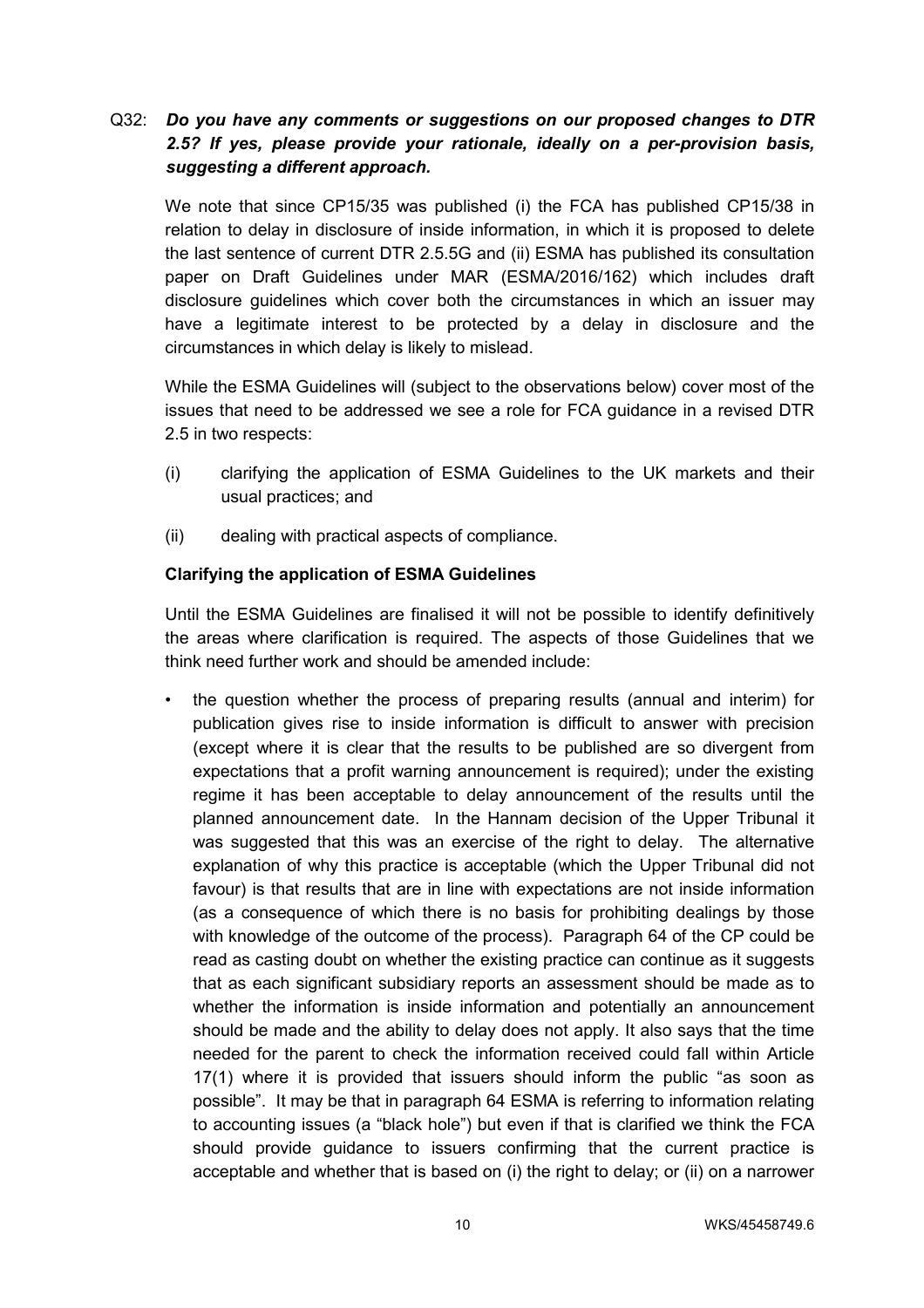view of when the information is inside information; or (iii) on an interpretation of the words "as soon as possible".

- the ability to delay for a short time while facts are ascertained (existing DTR 2.2.9) G) is an important point in practice. We understand ESMA's position set out in paragraph 67 of the CP to be that they acknowledge that the issuer may need some time to clarify the situation but they do not propose to include something to deal with the short delay in the list of legitimate interests and instead consider that this may fall within Article 17(1) which says that the issuer shall inform the public "as soon as possible" Given the importance of this for issuers it we think the FCA should confirm that the principle set out in DTR 2.2.9G remains acceptable;
- the omission of a general reference to "impending developments", which ESMA does not propose to include (paragraph 69 of the CP). Again, this is an important part of the framework within which UK issuers have operated and FCA should confirm that in this regard nothing has changed;
- paragraph 3.2.4 of the draft Guidelines, which ESMA explains in paragraph 87 of the CP relates to planning the acquisition or disposal of shares where negotiations have not yet started . We do not understand why planning this particular kind of transaction where negotiations have not started is singled out and if this paragraph is retained by ESMA we will be looking for confirmation by FCA that there is a more general ability to delay disclosure of the planning stages of other kinds of transactions/corporate development where, if applicable, negotiations have not started;
- the approach in the Guidelines to the question of when a delay would be misleading is stated too definitively, in particular in paragraph 3.4.2 (b) and (c) of the draft Guidelines (and paragraph 100 of the CP). We suggest that all of the issuer's disclosures around prospective financial information should be taken into account to determine whether a subsequent divergence is misleading (for example a forecast accompanied by appropriate disclosure of assumptions/risks to achievement would not be misleading if a subsequent divergence was due to one of those assumptions not being met). It may be only on rare occasions that there will be a legitimate interest to be protected by a delay of such a disclosure but it would be wrong to rule out that possibility where the previous disclosure was such that investors cannot be said to be misled by the delay.

### **Practical aspects**

As noted elsewhere, cross-references should be as specific as possible to assist issuers in identifying the relevant provisions. We suggest therefore that the FCA's Disclosure Guidance (DTR 2.5.1) should include a reference to the need for an issuer which delays disclosure of inside information to comply with the requirements set out in Article 17(4) and to the final form of Article 4 of the draft Commission Implementing Regulation included in Annex XII of ESMA/2015/1455, in relation to the notification of delayed disclosure of inside information and provision of a written explanation of the delay for issuers relying on Article 17(4) of the Market Abuse Regulation, and the final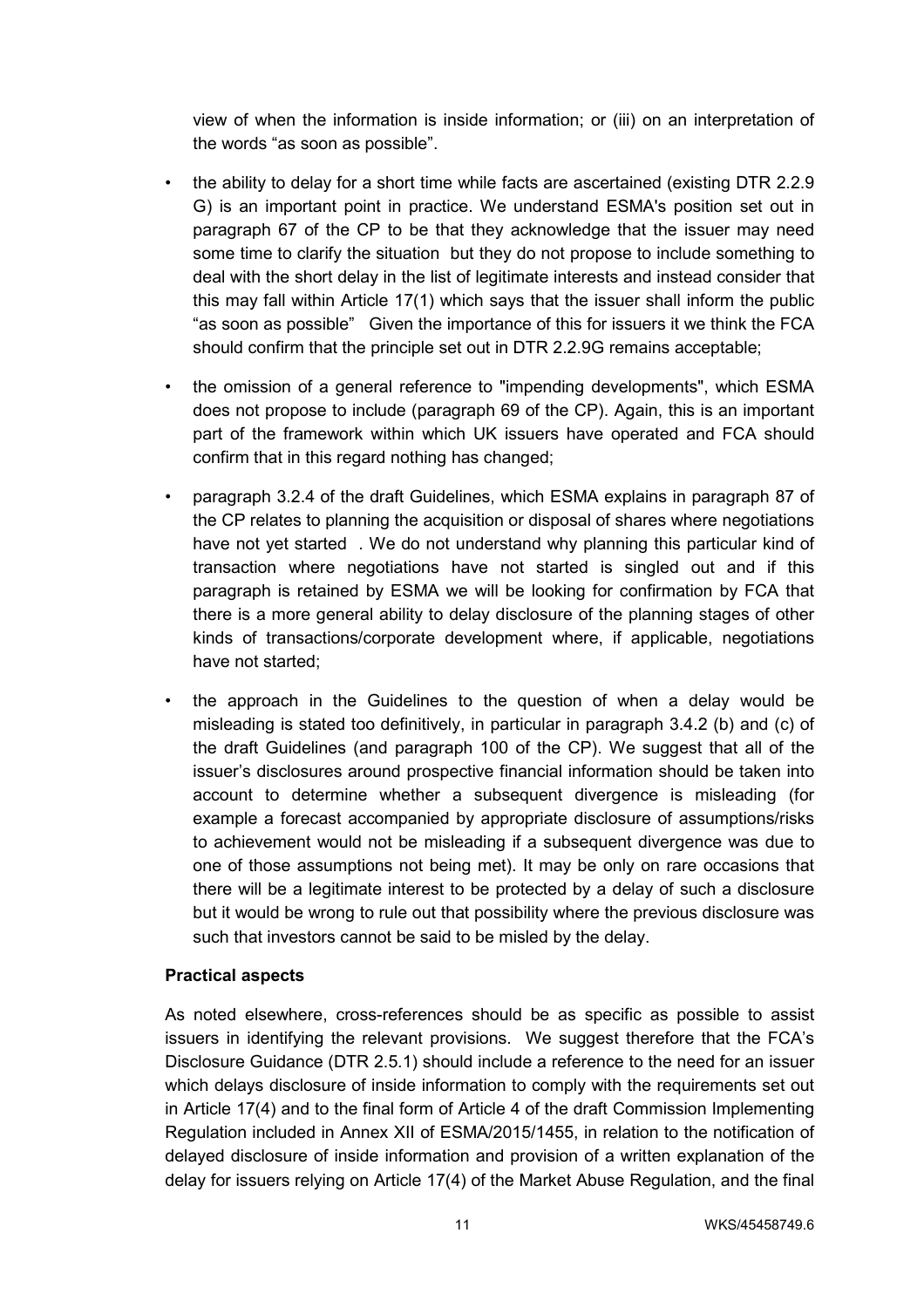form of Article 5 of the draft Commission Implementing Regulation included in Annex XII of ESMA/2015/1455 in relation to the notification of intention to delay the disclosure of inside information by an issuer that is a credit institution or financial institution relying on Article 17(5) of the Market Abuse Regulation.

The guidance should include a statement about the format and method of notification to the FCA of the fact that there has been a delay in disclosure, as required by the last paragraph of Article 17(4). For example does the FCA intend to issue a standard form for use by issuers for this purpose and how is the notification to be submitted to the FCA?

Article 4(1)(a)(i) of the RTS on public disclosure of inside information and delaying public disclosure (Annex XII to the ESMA Final Report on draft technical standards on MAR) could be read as requiring identification of a precise moment when information about a particular matter became inside information and/or was known to the issuer. It is often the case that this point in time cannot be precisely ascertained and if construed in this way issuers will incur considerable expense with complex analysis which has no regulatory value. We suggest the FCA should include guidance that it will accept reports that indicate a date when information "was or may have been" inside information.

It would also be of assistance if the guidance noted that for the purposes of the last paragraph of Article 17(4) the UK has opted not to require a written explanation of how the conditions have been satisfied to be provided to it automatically but that such an explanation will still need to be available on request from the FCA.

In relation to the timing for the application of the new requirement to notify the FCA if there has been a delay, our view is that it only applies where the delay in the disclosure of inside information commences on or after 3 July 2016. It would be helpful for the FCA to confirm this.

### **DTR 2.5.7**

We note the addition of the word "may" to the end of the first paragraph of DTR 2.5.7(2). It would be helpful if the FCA could confirm the reason for this addition and whether it represents a change in policy. As the sentence before already makes clear that these are categories of recipient to which issuers only "may" be able to disclose, the point that not every category will be appropriate for disclosure in all circumstances seems already to be covered. We think that a signpost should be inserted in DTR 2.5.7 to Article 11 of the MAR, the RTS and ITS, and ESMA Guidelines as regards market soundings. The market soundings provisions apply to issuers when they are "disclosing market participants" and they are an important new aspect of the selective disclosure regime.

## Q33: *Do you have any comments or suggestions on our proposed changes to DTR 2.6? If yes, please provide your rationale, ideally on a per-provision basis, suggesting a different approach.*

We welcome the proposed retention of guidance in DTR 2.6.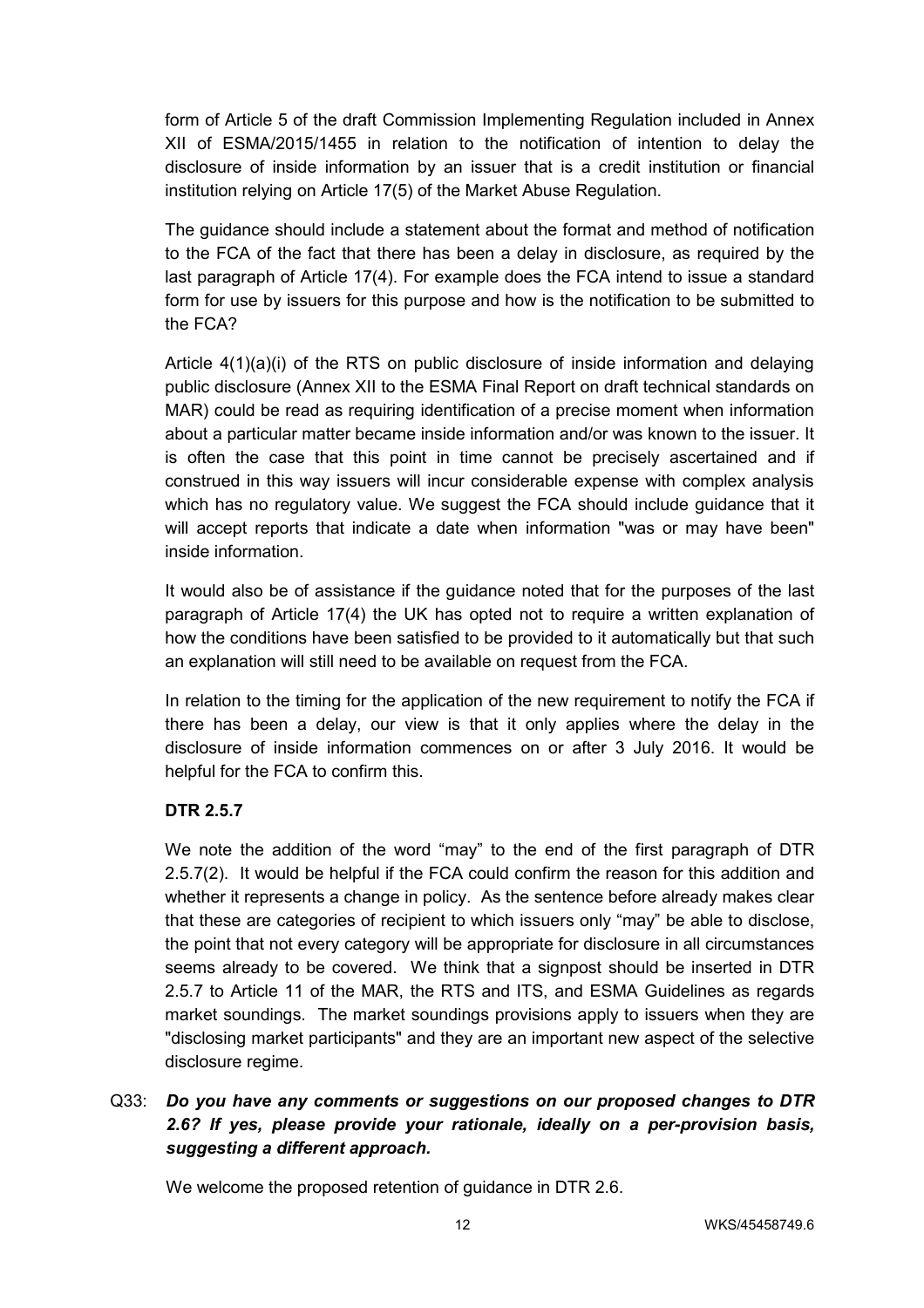- **DTR 2.6.1:** In DTR 2.6.1 we would suggest including a cross-reference to the final form of Article 4(1)(c)(i) of the draft Commission Implementing Regulation included in Annex XII of ESMA/2015/1455], in relation to the requirement to record evidence of the information barriers put in place where disclosure of inside information is delayed in reliance on Article 17(4) of the Market Abuse Regulation.
- **DTR 2.6.3:** In DTR 2.6.3 we would suggest including a cross-reference to the final form of Article 4(1)(c)(ii) of the draft Commission Implementing Regulation included in Annex XII of ESMA/2015/1455, in relation to the evidence required of information barriers and the arrangements put in place where confidentiality is no longer ensured.

# Q34: *Do you have any comments or suggestions on our proposed changes to DTR 2.7? If yes, please provide your rationale, ideally on a per-provision basis, suggesting a different approach.*

We welcome the proposed retention of quidance in DTR 2.7.

We note that the proposed language of DTR 2.7.3 weakens existing guidance. Under the draft wording knowledge that press speculation or market rumour is false only "may not" amount to inside information and there only "may be cases" where an issuer would be able to delay disclosure. In contrast, the existing language is stronger, stating that it "is not likely" to amount to inside information and that "in most of those cases" an issuer would be able to delay disclosure "often indefinitely". We think that the current guidance remains consistent with the MAR and so do not think that any change should be made to the current guidance. We would therefore ask that the FCA explain this change, in particular why in its view the MAR has changed the likelihood that knowledge of false press speculation or market rumour will be inside information and the likelihood that an issuer would be able to delay disclosure of such information. If there will be a change in the FCA's expectations regarding issuer comment on false rumours, it would be helpful if this could be set out clearly in feedback to the market.

# Q35: *Do you have any comments or suggestions on our proposed changes to DTR 2.8? If yes, please provide your rationale, ideally on a per-provision basis, suggesting a different approach.*

In DTR 2.8.3 we would suggest replacing the generic reference to "Commissionadopted Implementing Technical Standards under Article 18(9) of the Market Abuse Regulation" with a reference to "[the final form of Article 2 of the draft Commission Implementing Regulation included in Annex XIII of ESMA/2015/1455], in relation to the format for drawing up and updating the insider list".

In relation to the deletion of DTR 2.8.7 and DTR 2.8.8, we note that you refer to DTR 2.8.8 as being not compatible with MAR. We do not think that it is incompatible and we think that guidance needs to be included to clarify how issuers should deal with the part of the insider list that is maintained by advisers. In particular to confirm that it will still be the case that this list can be maintained separately by the adviser but that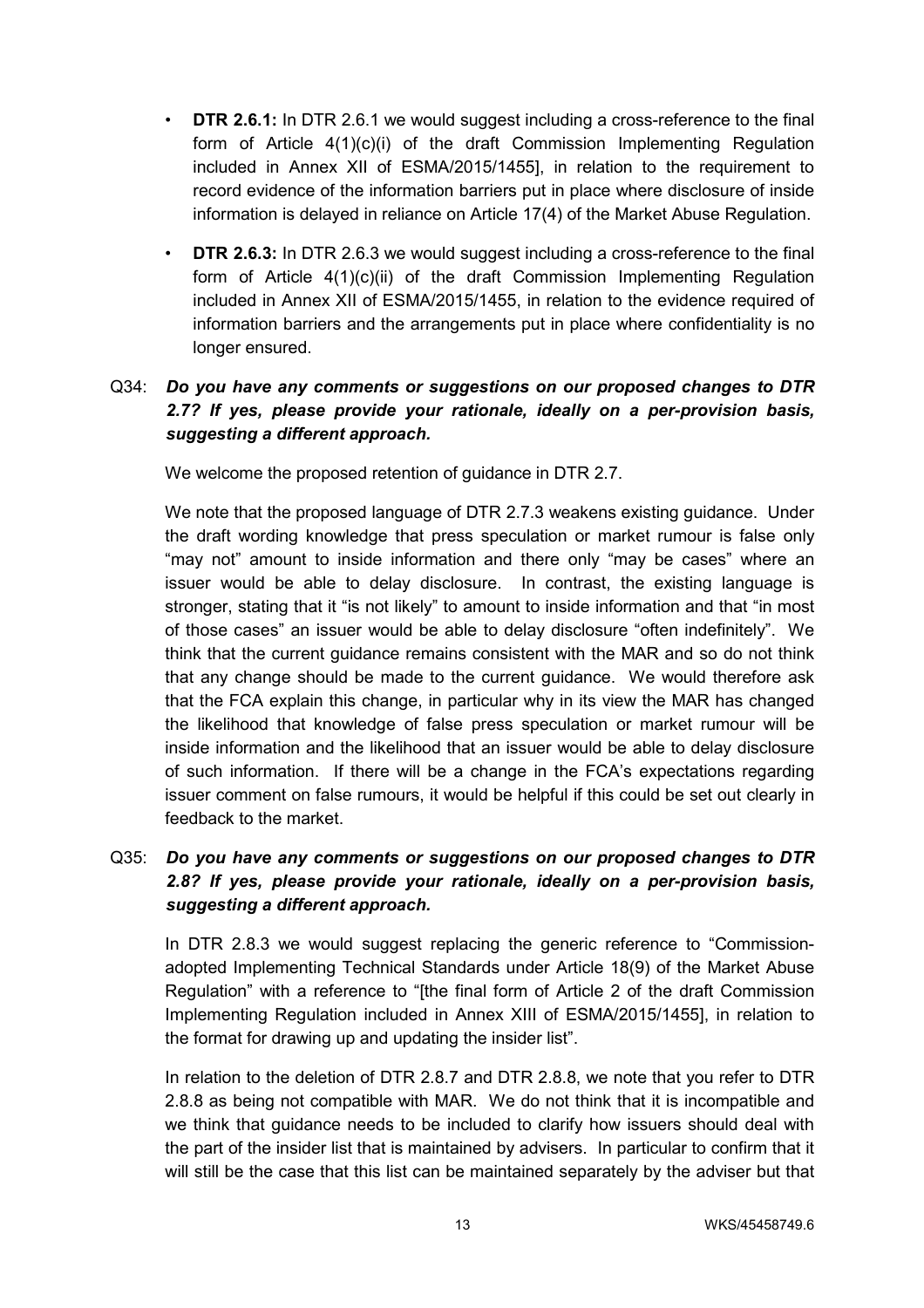the issuer needs to be able to require the adviser to send the list directly to the FCA in order for example to respond to a request for the insider list from the FCA. Given the amount of personal information required to be disclosed in the ESMA format for insider lists and the compliance requirements under data protection legislation, we do not consider it appropriate that insider lists be circulated outside the entity that maintains the insider list other than to the FCA. Therefore we do not think that the issuer should be able to require an adviser to send its own insider list to the issuer – instead the adviser should only be required to send it to the FCA. Guidance is needed for issuers on this point given their responsibility for insider lists. Also, will the issuer still be expected to keep a note of the contact at the adviser responsible for the maintenance of the advisor's insider list on the issuer's insider list or elsewhere for this purpose? It would be helpful to state that in FCA guidance.

It would also be helpful to clarify that advisers acting on behalf of an issuer (e.g. an underwriter or financial adviser) do not need to keep on their insider lists information about employees of persons acting for them (e.g. the advisers' advisers, such as lawyers acting for an underwriter or financial adviser) and so that it will be sufficient for advisers' advisers to keep their own insider lists.

The draft implementing regulation for insider lists set out in the ESMA September 2015 Final Report (Article 2(5) of the draft implementing regulation) states that each competent authority must publish on their website the electronic means by which an insider list must be submitted to the competent authority. It would be helpful if issuers could know as soon as possible what the FCA is proposing in this respect in order that issuers can understand, in advance of MAR coming into force, what format their insider list will need to be in in order to allow it to be submitted in the manner required by the FCA. We also think it would be helpful if in DTR 2.8, guidance were included of the fact that the FCA provides a statement on its website as to the manner in which the submission must be made (in a similar way to the reference currently in DTR 5 as to the manner of submission of notifications of interests in securities).

Our view is that the concept of a "National Identification Number" does not apply in the UK so that this column in the insider list can be left blank for UK employees. Given the uncertainty in the market on this point we think that the FCA should confirm this.

It would also be helpful if the FCA could confirm that the column is not applicable to UK issuers more generally and they do not have to seek the national identification numbers of insiders who are UK nationals, nationals of another EU member state or third country nationals whether based in the UK or anywhere in the world.

# Q.36: *Do you have any comments or suggestions on our proposed changes to DTR 3? If yes, please provide your rationale, ideally on a per-provision basis, suggesting a different approach.*

In DTR 3.1,1 in order to avoid any confusion, we suggest that the reference to "connected person" is replaced by "person closely associated", with the Glossary definition being "as defined in Article 3(1) (26) of the Market Abuse Regulation". Also,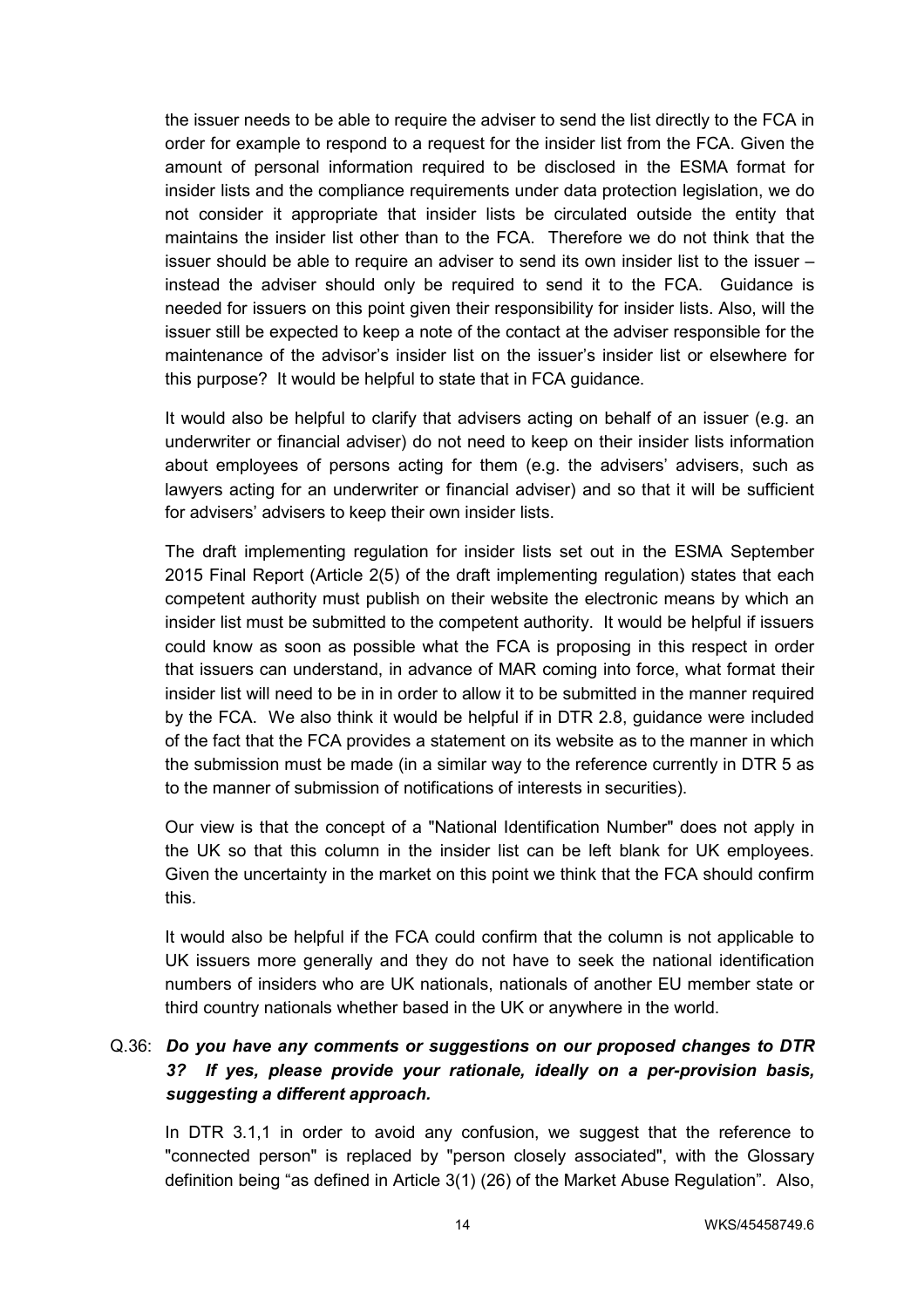it might be clearer to amend the end of DTR 3.1.1 to reflect the wider scope of Article 19 of the MAR, so it refers not only to shares and derivatives and other financial instruments related to those shares, but also to debt instruments and derivatives and other financial instruments related to those shares.

As regards the definition of a "person closely associated" (**PCA**) with a PDMR, we note that the definition of "connected person", which is currently in Schedule 11B to FSMA, will be deleted. This will mean that the definition of a PCA set out in Article 3(1)(26) of the MAR will be supplemented only by the definition of spouse and child which are set out in the 2016 Regulations.

Limb (d) in the definition of PCA in the MAR deals with companies, trust or partnerships that are treated as persons closely associated with a PDMR and it reads:

"a legal person, trust or partnership, the managerial responsibilities of which are discharged by a person discharging managerial responsibilities or by a person referred to in point (a), (b) or (c), which is directly or indirectly controlled by such a person, which is set up for the benefit of such a person, or the economic interests of which are substantially equivalent to those of such a person".

This is essentially the same as the current definition of a connected person in the Market Abuse Directive (**MAD**), but Schedule 11B then implements the MAD provision by adding extra detail and by going wider than the MAD definition in some respects.

Listed companies are required to create a list of PCAs and PDMRs are required to notify their PCAs of their obligation to disclose dealings in securities. They therefore need to be sure who their PCAs are.

The issues which we consider arise as regards the interpretation of limb (d) of the definition in Article 3(1)(26) because of the removal of schedule 11B, and our views on these issues, are:

- Definition of Control We assume a test of whether the PDMR or PCA has over 50% of the voting power or board control of the relevant entity can be used to determine whether there is control over that entity. The Schedule 11B definition includes an associate test which is based on a 20% threshold but that does not form part of the definition in the MAR.
- Do the tests apply separately to the PDMR and each PCA, rather than looking at them all jointly  $-$  e.g. do you need to consider whether the PDMR and their spouse jointly control a company? Schedule 11B requires the joint position to be looked at. The MAR definition does not expressly require the joint position to be looked at but it can be argued that as a matter of substance the joint position should nevertheless be considered.
- What is meant by "the managerial responsibilities of which are discharged" by the PDMR/PCA – The market interpretation of the current provision in Schedule 11B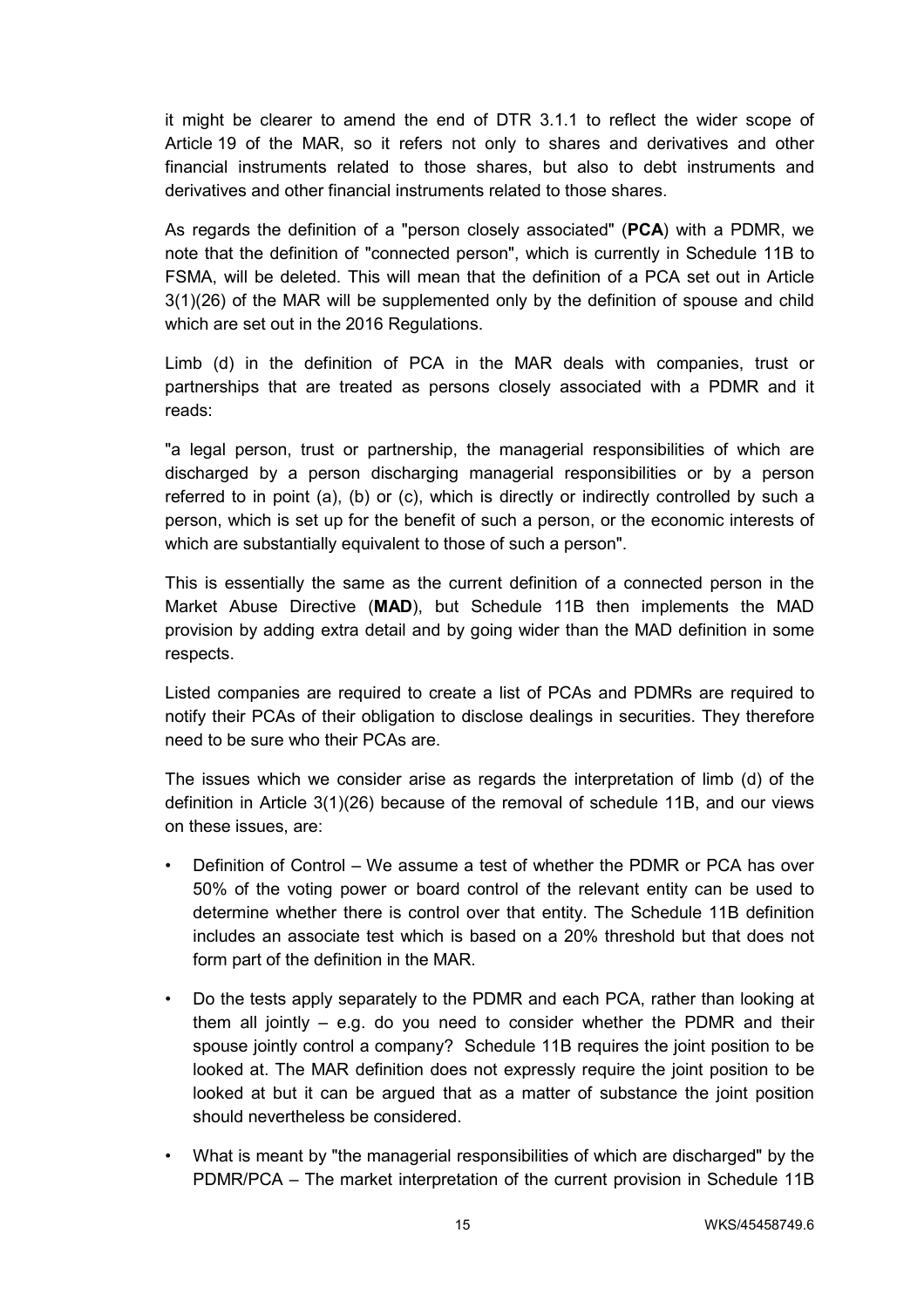which relates to this test is based on the guidance given in the FSA Market Watch No.12 published in June 2005 (when the relevant, equivalent definition was in the Companies Act). This stated that the test will only be met if the director is a sole director or personally has control over management decisions. This ensures that, for example, if a non-executive director of one listed company is an executive director of another listed company that does not make the second company a connected person of the first. Our view is that this interpretation can still be applied under the MAR definition.

We also suggest that the reference should be to Article 19(1) (or possibly to Article 19 (1) to (10)) of the Market Abuse Regulation and not to the whole of Article 19 as the prohibition on PDMR dealing in Article 19(11) is quite separate. And that crossreference is made to the list of notifiable transactions set out in Article 10(2) of the Draft Commission Delegated Regulation published on 17 December 2015 ("Delegated Regulation"), which includes transactions which a PDMR cannot be said to have "conducted" such as automatic conversion of a financial instrument and inheritance received.

DTR 3.1.2 should cross refer to Article 10 of the Draft Regulation which specifies the types of transactions that are required to be disclosed under Article 19(1).

In DTR 3.1.2B it would be helpful to set out the threshold in pounds sterling which is applicable for the purposes of Article 19(8).

DTR 3.1.3 should cross refer to the relevant implementing regulation to be issued pursuant to Article 19(15) which contains the form for notification of interests for the purposes of Article 19(6).

In DTR 3.1.4 it would be helpful to include a cross-reference to "article 19(3) of the Market Abuse Regulation", as this provision includes the time period in which issuers must make public the information notified to it under Article 19(1).

We assume that a template will be prepared of the notification form, that is separate from the implementing regulation containing it, for use by PDMRs as the form that they need to complete to comply with Article19(6). Will there be a template for notifications which will be made available as a UK version on the FCA website? If so the guidance should cross refer to where that template can be found. If the FCA is not creating a separate template for the UK, will there be a template prepared by ESMA which could be cross-referred to? We note that the template in the current draft of the implementing regulation includes cross-references to other EU regulations, including MIFID regulations which have not yet been created, and so is not in a form that is usable in practice by PDMRs and their PCAs and so there needs to be a version of the form which could be used in practice by them for their notifications.

Also in DTR 3.1.3, it would be helpful if the FCA could provide guidance confirming that an issuer may submit a dealing notification form to the FCA on behalf of a PDMR or PCA as this is in practice likely to be needed and will facilitate compliance.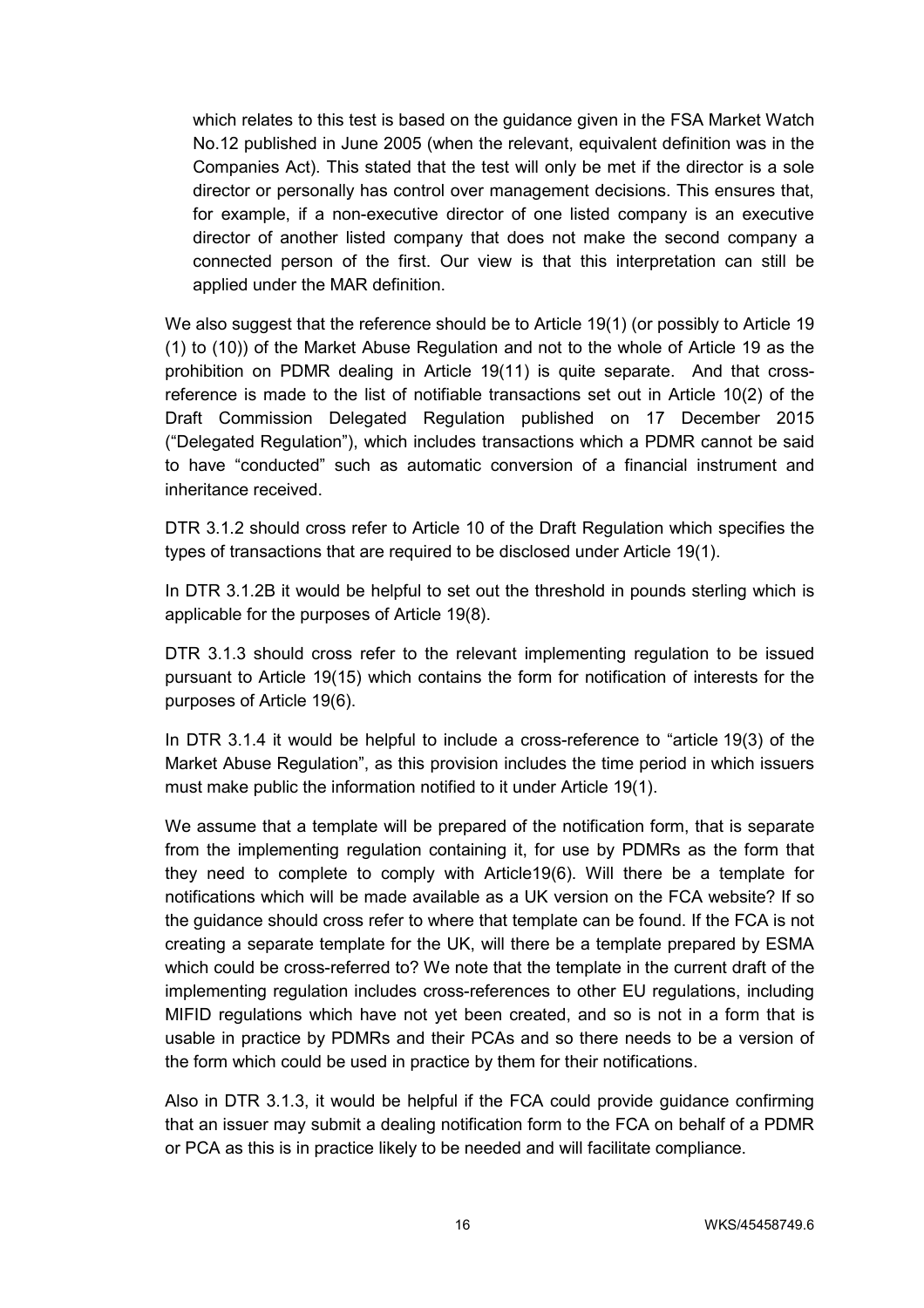In relation to the timing of application of the new notification requirements, our view is that the new requirements should apply to PDMR and PCA dealings occurring on or after 3 July 2016 and that dealings that have taken place in the prior week which have not yet been announced should be disclosed in accordance with the current DTR 3 requirements. It would be helpful if the FCA could confirm this.

DTR 3 is intended to cover the requirements relating to "Transactions by persons discharging managerial responsibility and their connected persons". The proposed guidance to be retained in DTR 3 only refers to notification of transactions by persons discharging managerial responsibility and it does not include any reference to the restrictions on dealings by PDMRs during closed periods, that is any references to the provisions in Articles 19(11) and 19(12) of MAR. We think that it is vital to include a cross-reference to these closed period requirements in MAR Article 19 in DTR 3 and that it would be misleading to only include guidance in relation to disclosure when a key aspect of the MAR provisions in relation to PDMRs in Article 19 is the closed periods. The cross references should be to both Articles 19(11) and 19(12) and to the relevant implementing measures published pursuant to Article 19(13).

We refer you to our comments under Qs 37 to 39 of this response to issues relating to the MAR closed periods, transactions that are restricted under Article 19(11) and the permitted exceptions during the closed periods under Article 19(12).

# Q37: *Do you agree with the proposal to delete the provisions of the Model Code and replace it with rules and guidance on systems and procedures for companies to have clearance procedures regarding PDMR dealing?*

We agree that since the MAR closed periods, the circumstances in which trading by a PDMR during a closed period may be permitted and the definition of "dealing" in the MAR are very different from the provisions of the Model Code (as shown in our comments below), it will not be possible to retain the Model Code in its current form so far as the MAR closed periods are concerned, when the MAR comes into force.

We also agree with the comment in paragraph 4.135 of the CP that the Model Code "provides a benchmark for premium listed companies to manage the reputational risk associated with PDMR trading and encourages a consistency in approach across the market".

We understand the reasons behind the FCA proposals for continuing with a system that requires clearance of relevant dealings at all times, whether or not in a MAR closed period. We also recognise the advantages for issuers and investors of a standardised approach being taken for dealing restrictions so far as that is possible under the new regime.

#### **Problems with the approach proposed in CP 15/35**

Our concern is that the FCA's proposals will mean that premium listed companies will need to have a two tier dealing code, but with no guidance from the FCA as to what the tier governing dealing outside the MAR closed periods should provide, what dealing it should cover and in particular, as to what exceptions should be available.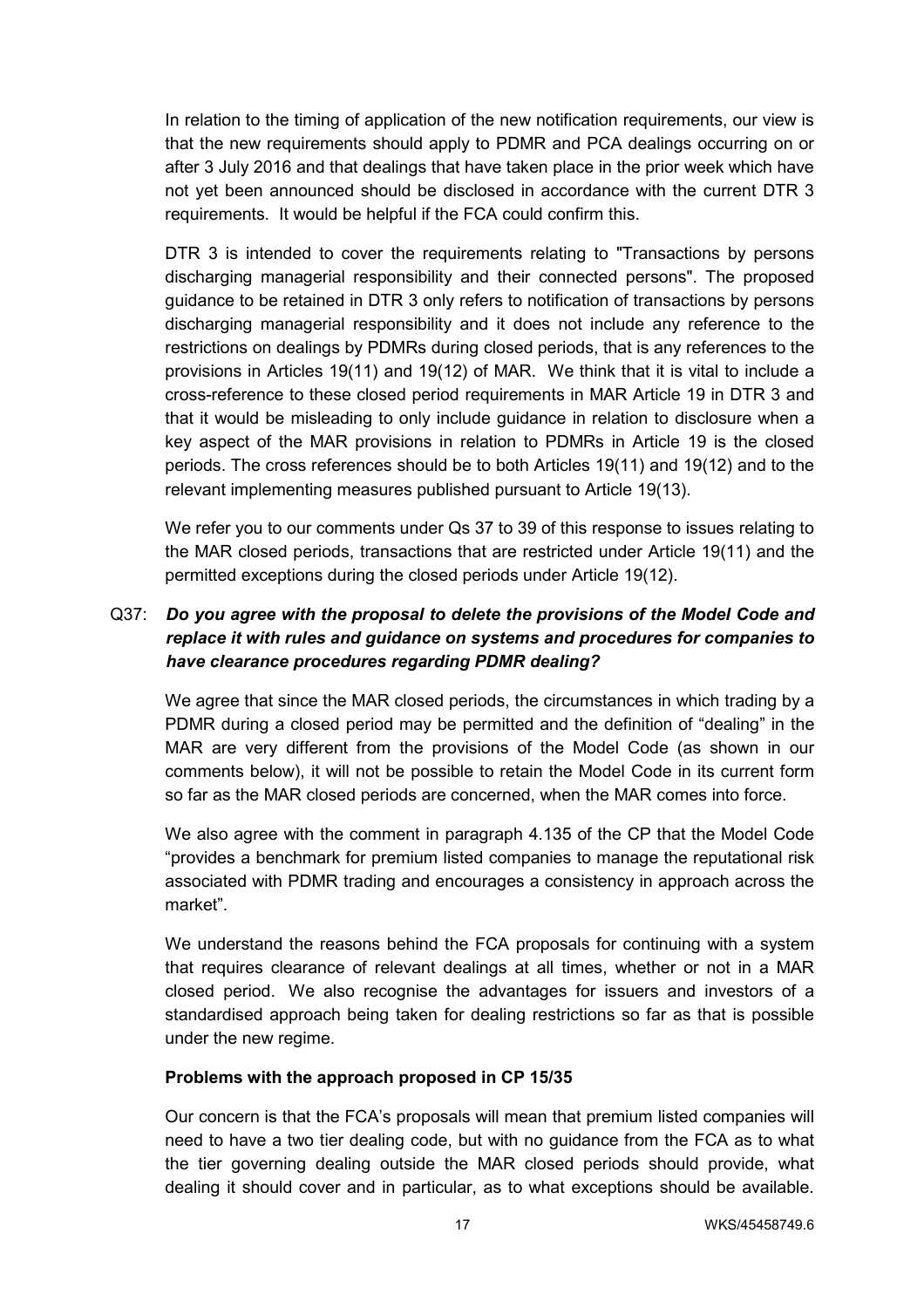In addition the potential for inconsistency of enforcement with PDMR trading in a MAR closed period being subject to sanctions under proposed section 123 FSMA on the one hand and the FCA applying sanctions for breach of LR 6.1.29R and LR 9.2.8R only to premium listed companies, through enforcement of the Listing Rules, on the other will be unhelpful.

We do not think it is correct or workable to put the burden on issuers to determine where it is appropriate to give clearance to deal without any express guidance from the FCA on the circumstances when it might be appropriate to give clearance and to require systems and controls to address this. We do not think that issuers can operate their controls in practice on the basis of the statement in proposed LR 9.2.8B G that "in considering whether a listed company has satisfied LR 9.2.8R, the FCA will consider whether the systems and controls at least address the aspects set out in LR Annex 2G". It is not clear what this means and that lack of clarity is then made greater by the fact that the provision goes on to say that "for the avoidance of doubt, compliance with LR9.2.8R does not mean that a listed company will have satisfied its obligations under article 19 of the Market Abuse Regulation".

In our view the FCA needs to determine as a policy matter whether it wishes to impose super-equivalent, longer closed periods outside the MAR closed periods. What is confusing and we think unworkable is paragraph 5(b) of Annex 2G which reads "If this is not the case [i.e. the proposed dealing is not to take place in a MAR closed period] the FCA would expect a company to give due consideration as to whether there are circumstances in which it would not be appropriate to give clearance. A company may wish to consider …" where inside information does not exist, whether there are timeframes during the year in which it would not be appropriate to give clearance to deal, due to the perception of shareholders or the market that inside information may exist". This appears to us to be re-introducing an additional 30 day period to run immediately in advance of the MAR closed periods; in other words, as if the Model Code close periods still existed, but paragraph 5(b) does not expressly state what the extended period should be, leading to uncertainty and inconsistency. We think that there needs to be certainty and consistency as to whether there are to be super-equivalent closed periods outside the MAR closed periods.

If there are to be extended closed periods then the exemptions that could be permitted during any extended non-MAR closed period should be wider than those under the MAR. No suggestions are given in Annex 2G as to the exceptions to be permitted during any extended period, but, in contrast, the description of these exceptions make up the bulk of the current Model Code.

The proposal in the CP is to use the wider definition of dealing in the MAR but as described below this is very different to the current definition of dealings requiring clearance in the Model Code which could make it problematic to apply this as an LR systems and controls requirement at all times, rather than being required to do so only during the MAR closed periods.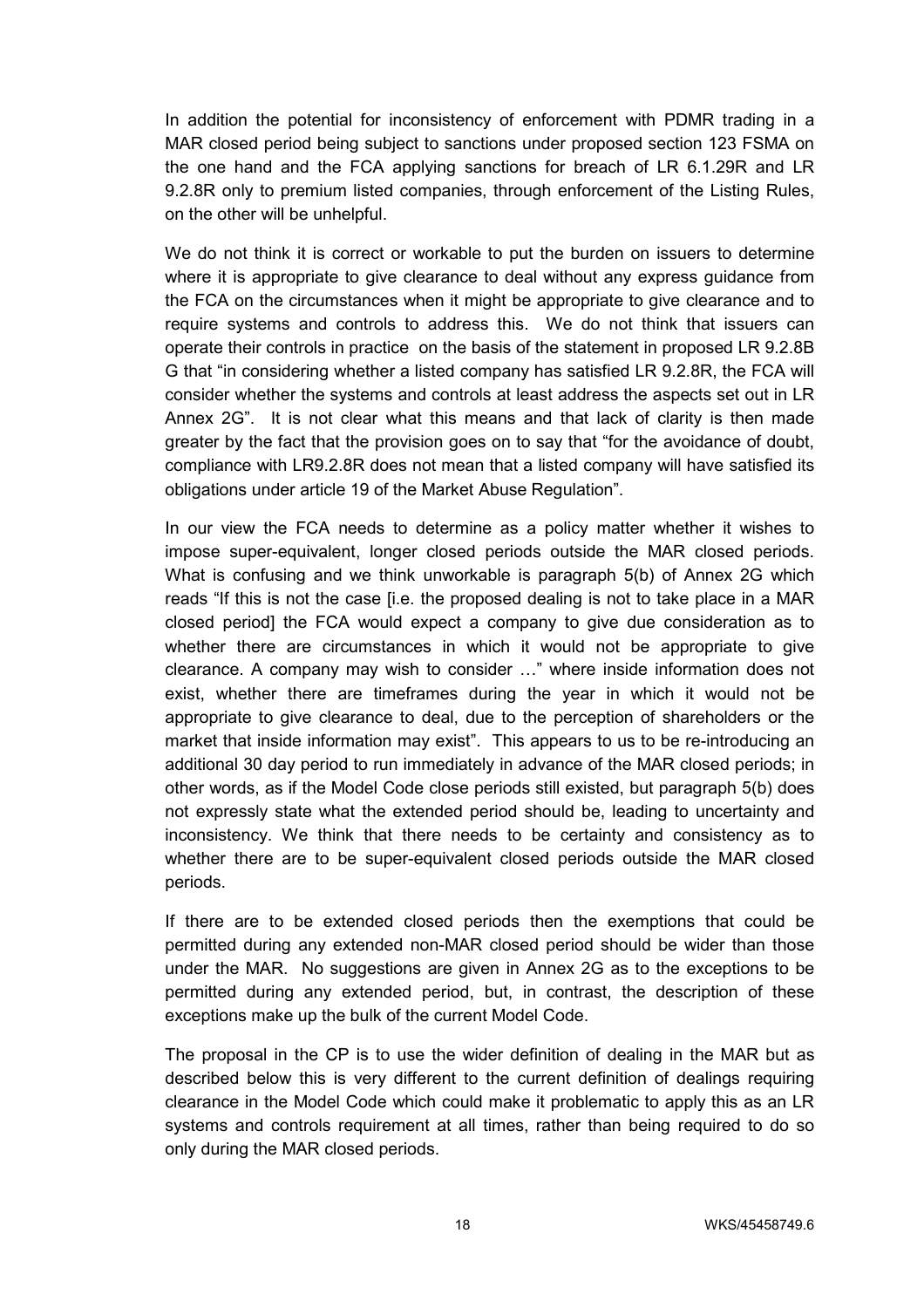In conclusion, we do not think that the provisions in Annex 2G create a workable basis for listed companies to comply with a systems and control requirement but would instead create uncertainty and inconsistency.

#### **Alternative Proposals**

FCA guidance on what would be an appropriate clearance procedure during the MAR closed period similar to the current clearance procedure under the Model Code, including the keeping of records, is helpful and paragraphs 2,3, 4 and 6 of new proposed LR9 Annex 2 achieve this.

In order to minimise the additional costs of compliance that will arise from implementation of MAR, issuers will reasonably look to the FCA to clarify to what extent it will be possible to operate in the same way as under the Model Code outside the MAR closed periods.

In order to achieve clarity on the differences between dealing under Article 19(11) of the MAR and the exceptions in Article 19(12), issuers will need to know how the definition of 'dealings' in the Model Code and the dealings excluded from its requirements by paragraph 2 compare with (i) the MAR insider dealing prohibition, (ii) the Article 19(11) prohibition on dealings during a MAR close period, and (iii) the obligations to notify dealings under Articles 19(1) to (7). We have set out below our analysis of the differences.

We suggest that a standard dealing code that applies to PDMR dealing outside the MAR closed periods could be produced by the FCA (and its adoption made a requirement of the Listing Rules) or by an industry body. We are inclined to think the latter a better solution but the benefits of that approach will be significantly enhanced if the FCA in some way endorses the code. Such a code could also incorporate any clearance procedures required (as mentioned above) for clearance during the MAR closed periods.

To reduce disruption and cost for issuers who already have systems to comply with Model Code, we assume that issuers would want a standard code to follow the Model Code as far as possible so far as the periods outside the MAR closed periods are concerned.

Because the scope and effect of the MAR close period restriction on dealings (Article 19(11)) differs materially from the scope and effect of the Model Code, there would be a two tier system with the Model Code applying (so far as possible without amendment) at all times other than during MAR closed periods.

### **Differences between the Model Code and the MAR closed period restrictions**

### **"Dealing" for the purposes of the Model Code**

In the Model Code, "dealing" is quite broadly defined. Whilst many of the actions described in the definition such as "acquisition or disposal", "entering into a contract" and "using as security" (paragraph 1 (c) (i), (ii) and (v)) imply positive action on behalf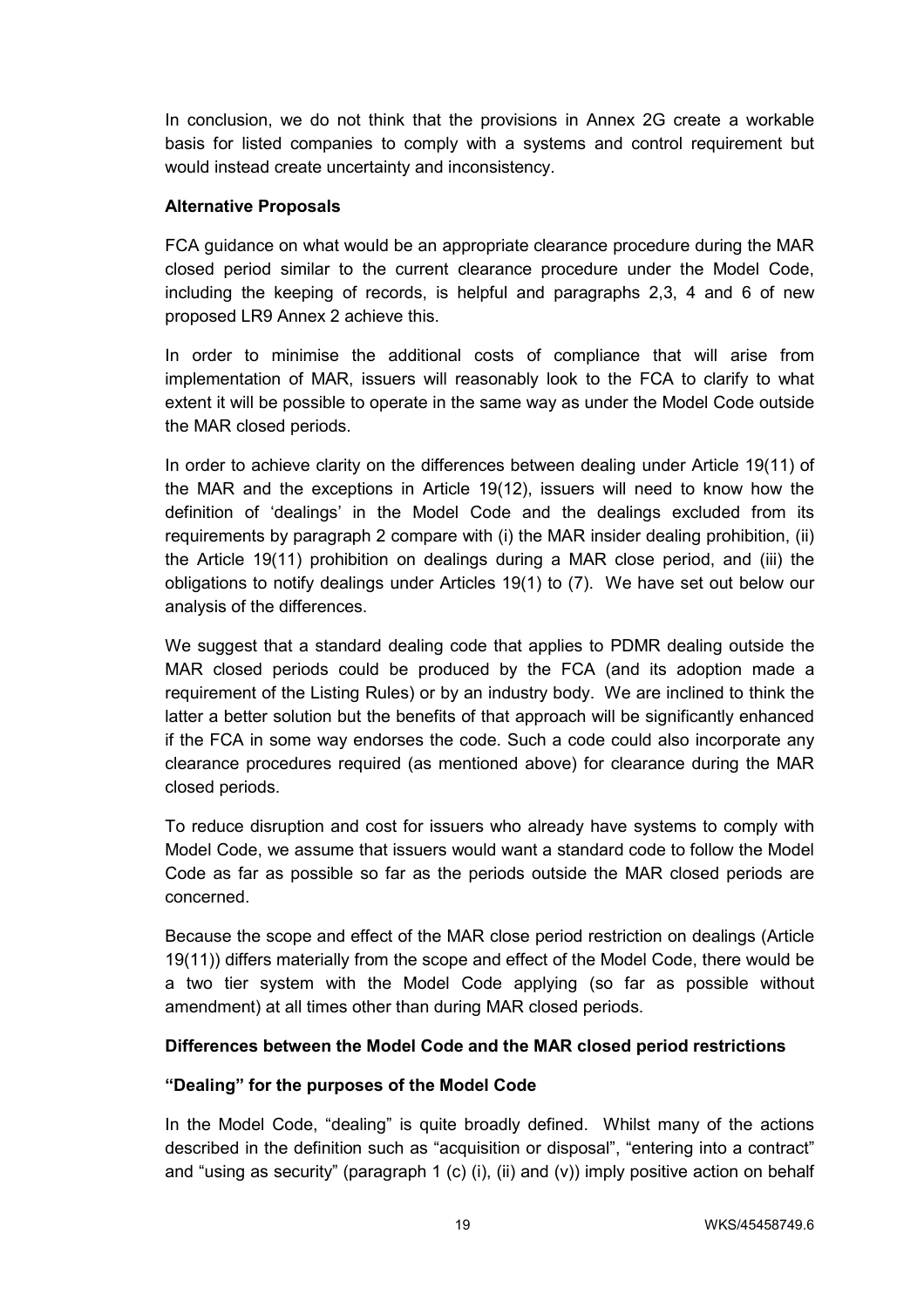of the PDMR, others are, or may be, passive such as the grant of an option (paragraph 1(c)(iii)) and a right to acquire or dispose of any securities (paragraph 1(c)(vii)). In addition some dealings are excluded from the provisions of the Model Code altogether by paragraph 2 (for example paragraph 2(a) to (d) in respect of rights issues and 2(i) in respect of HMRC approved SAYE option schemes or share incentive plans); in other words no clearance is required for these dealings.

#### **Close period and prohibited period under the Model Code**

Close periods are 60 days prior to the publication of a preliminary announcement of annual results or the annual report (where there is no preliminary announcement) and of the half-yearly report. The Model Code prohibits dealing during a "prohibited period" which includes, as well as the closed period, any period where there exists any matter which constitutes inside information in relation to the company and requires clearance for any proposed PDMR dealing, including outside the prohibited period (unless one of the exemptions in paragraph 2 applies).

#### **Closed periods under the MAR**

Under the MAR, there is a different concept of "dealing" (see below), the closed period is 30 days before the announcement of an interim financial report or a yearend report (the status of preliminary announcements currently being unclear – see comment below) and clearance to deal from the issuer is only required for dealing during a closed period.

#### **Dealing under the MAR**

#### *PDMR notifiable transactions*

In our view there is a difference between the scope of notifiable transactions under Article 19(1) to (7) and the scope of the restriction in Article 19(11) for transactions during MAR closed periods. MAR Article 19(1) requires notification "of every transaction conducted on their [PDMR and PCA's] own account" and this is broadened under Article 19(7) to include:

- (a) pledging or lending financial instruments of the issuer by or on behalf of a PDMR or a PCA;
- (b) transactions undertaken by persons professionally arranging or executing transactions or by another person on behalf of a PDMR or a PCA, including where discretion is exercised;
- (c) transactions under a life insurance policy, where the policy holder is a PDMR or a PCA, the investment risk is borne by the policy holder and the policy holder has the power or discretion to make investment decisions regarding specific instruments in the policy or to execute transactions regarding specific investments in the policy.

It is clear from the list of notifiable transactions in Article 10 of the draft Commission Delegated Regulation made pursuant to MAR Article 19(14) and published on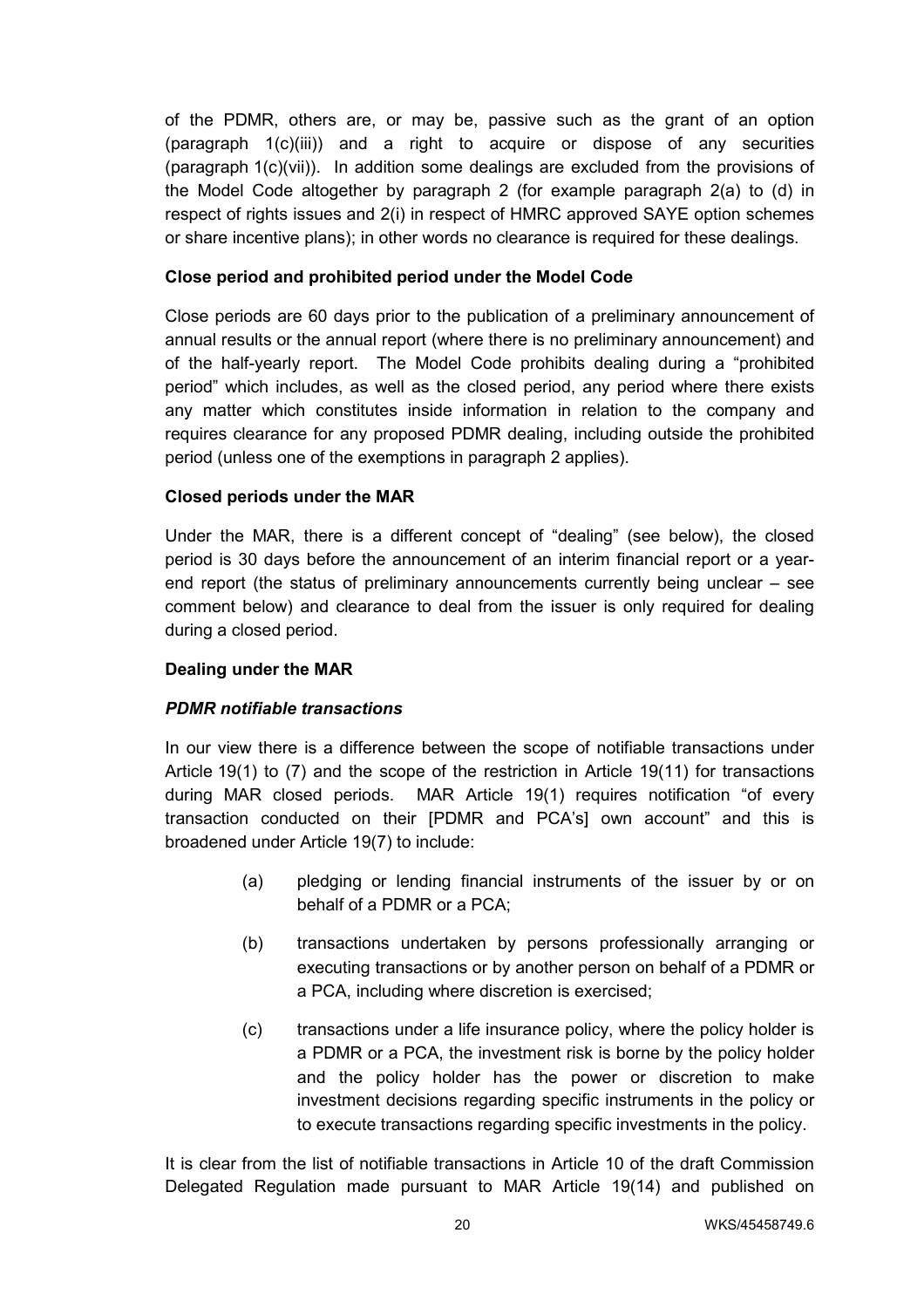17 December 2015 (C(2015) 8943 final) that these include a number of transactions where the PDMR's involvement is purely passive, such as gifts and donations received and inheritance received (Article  $10(2)(k)$ ) and automatic conversion of a financial instrument into another financial instrument (Article 10(2)(j)). Other examples are automatic vesting of share awards and the transfer of shares on completion of a scheme of arrangement by order of court.

#### *PDMR transactions during MAR closed periods*

The wording of Article 19(11) is different to that of Article 19(1) and is active rather than passive. Article 19(11) of the MAR states that a PDMR "shall not conduct any transaction on its own account or for the account of a third party, directly or indirectly, relating to the shares or debt instruments of the issuer or to derivatives or other financial instruments linked to them". Article 19(12) of the MAR permits an issuer to allow a PDMR to "trade on its own account or for the account of a third party" during a closed period in the circumstances set out in Article 19(12)(a) or (b). Article 19(13) empowers the Commission to specify circumstances under which "trading during a closed period may be permitted by the issuer".

The difference in wording between Article 19(1) and 19(11) suggests that the meaning is different. Although the type of transactions within scope of each provision is the same, the restriction in Article 19(11) only applies if it is the PDMR who conducts the transaction. It does not seem to us that it can be the case that the prohibition applies to a PDMR covering events over which he has no control. Furthermore, the exemptions in Article 18(12) (and further specified in the Delegated Regulation) are based on an issuer permitting the PDMR to deal and therefore assume that the dealing is within the control of the PDMR. (We do not think that the Delegated Regulation is correct in including awards or grants under employee schemes under Article 9(a) and (b) as Article 19(12) refers to transactions made by a PDMR).

It is vital that there is clarity on the type of dealing that is within the scope of the prohibition in Article 19(11) and guidance is therefore needed from the FCA or ESMA on this point in order for issuers and PDMRs to be confident they can apply the MAR closed period restrictions when they came into force.

Another way in which we believe that a distinction should be made between the provisions in Article 19(11) and the disclosure requirements in Article 19(1) is in relation to conditional dealings. Conditional dealings do not need to be disclosed (see Article 10(2)(i) of the Delegated Regulation). But we would find it surprising if the prohibition in Article 19(11) did not apply to them.

There is one further important point, which we ask the FCA to seek clarification on from ESMA, is that the issuer of which the person is a PDMR is not deemed to be a third party for the purposes of MAR Article 19(11). If the issuer were a third party, the exceptions set out in Article 9(a) and (b) of the Delegated Regulation could not be workable as some of the issuer's PDMRs (excluding the recipient of the award or grant) would have participated in the decision to make the award or grant.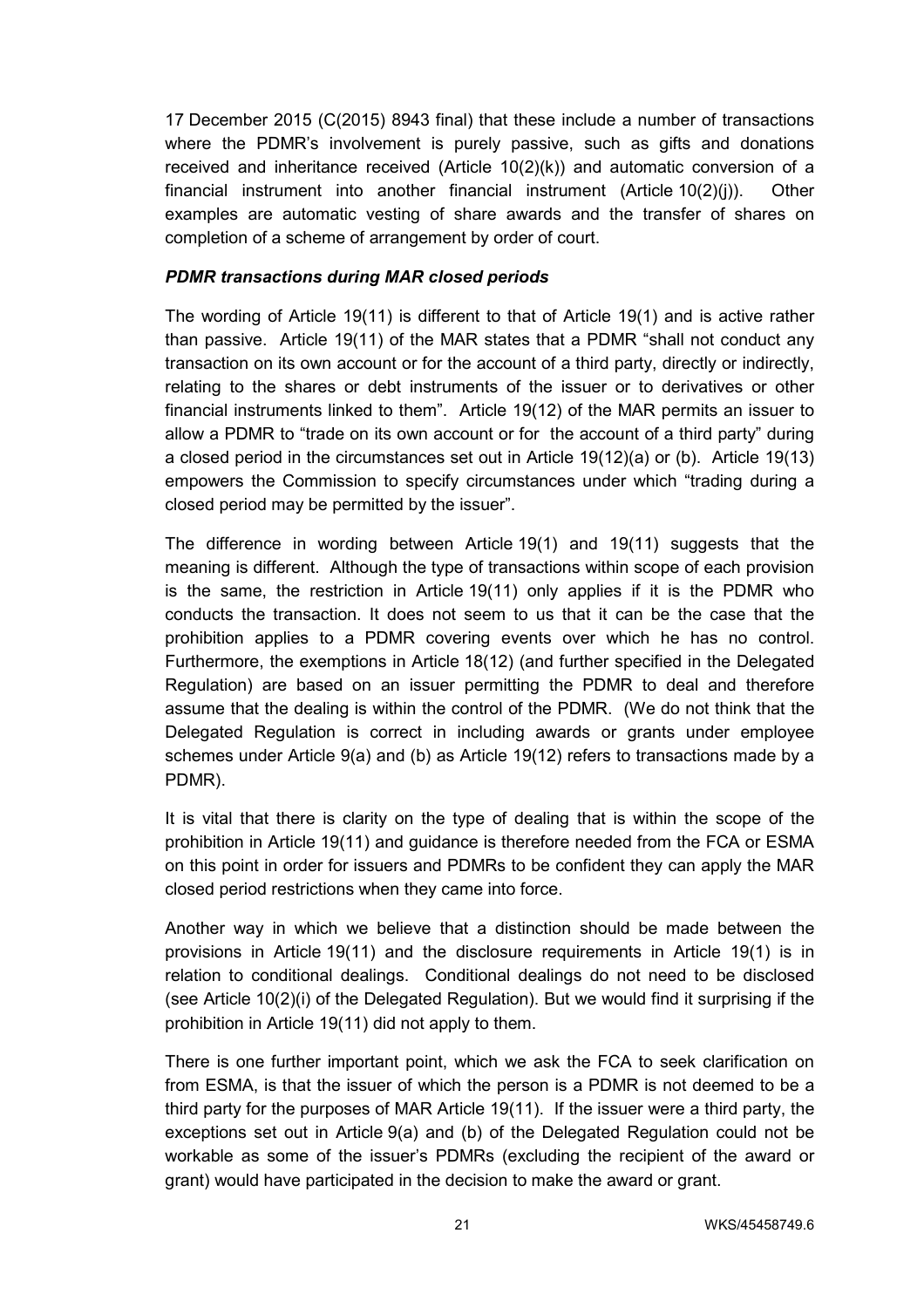#### *Share buybacks*

We note the comment in 4.141 that the FCA is considering the interaction of LR12 dealing restrictions on issuers with the MAR. As share buyback authorities are routinely proposed at AGMs, we hope that the FCA will clarify its intentions on this point in the near future.

### Q.38: *Do you have any suggestions on how the formulation of the rule (LR 6.1.29R and LR 9.2.8R) could be improved?*

#### *Definition of "dealing"*

For the purposes set out in our answer to Q37 we do not agree with the proposed amendment to the glossary definition of "dealing" and would amend the definition of "deal" and "dealing" to provide a signpost to Article 19(11) of the MAR. We suggest that paragraph (1) of the glossary definition should commence "(1) (other than for the purposes of Article 19 of the Market Abuse Regulation) (in accordance with paragraph 2 of Schedule 2 to the Act (Regulated Activities))…" and new paragraph (3) should be deleted and replaced by "for the purposes of Article 19 [(11) and (12)] of the Market Abuse Regulation, conducting a transaction on a person's own account or for the account of another person, directly or indirectly,, relating to the shares or debt instruments of an issuer or to derivatives or other financial instruments linked to them".

We note the definition proposed of "disclosure requirements", namely "Article 17, 18 and 19 of the Market Abuse Regulation". We think it would be helpful to include a separate definition of "dealing requirements" or "PDMR dealing requirements", namely "Article 19 (11) and (12) of the Market Abuse Regulation". This would require consequential amendments to LR 7.1.1R (1) and (2); LR 7.1..3G; LR 7.2.2G; LR 7.2.3G; LR 8.2.1R(5); LR 8.2.2R, LR 8.,2.3R; LR 8.3.1R(2): LR 8.3.4R; LR 8.3.5AR; LR 8.4.2R (3); LR 8.4.12R(2); LR 8.4.15R(3); LR 8.6.9B; LR 8.6.16B; LR 9.2.5G; LR 9.2.6R; and LR 9.2.1R.

We suggest that new LR 6.1.29 R and LR 9.2.81R should be amended by adding at the end of the proposed rule immediately after the words "clearance to deal, either directly or indirectly, in the securities of the company" the words "during a closed period as referred to in Article 19(11) of the Market Abuse Regulation".

New LR 6.1.3 G and LR 9.2.8 B is then redundant and should be deleted.

#### *Preliminary Announcements and Interpretation of MAR "closed period"*

A preliminary announcement is a preliminary statement of annual results which must be agreed by the issuer with its auditor prior to publication and shows the figures in the form of a table that will be shown in the annual accounts for the relevant financial year and includes any significant additional information necessary for the purposes of assessing the results (LR 9.7A.1 R). The auditor will then provide the issuer with a letter confirming its agreement to the release of the preliminary announcement to the market. That letter is provided in accordance with APB Bulletin 2008/02 which states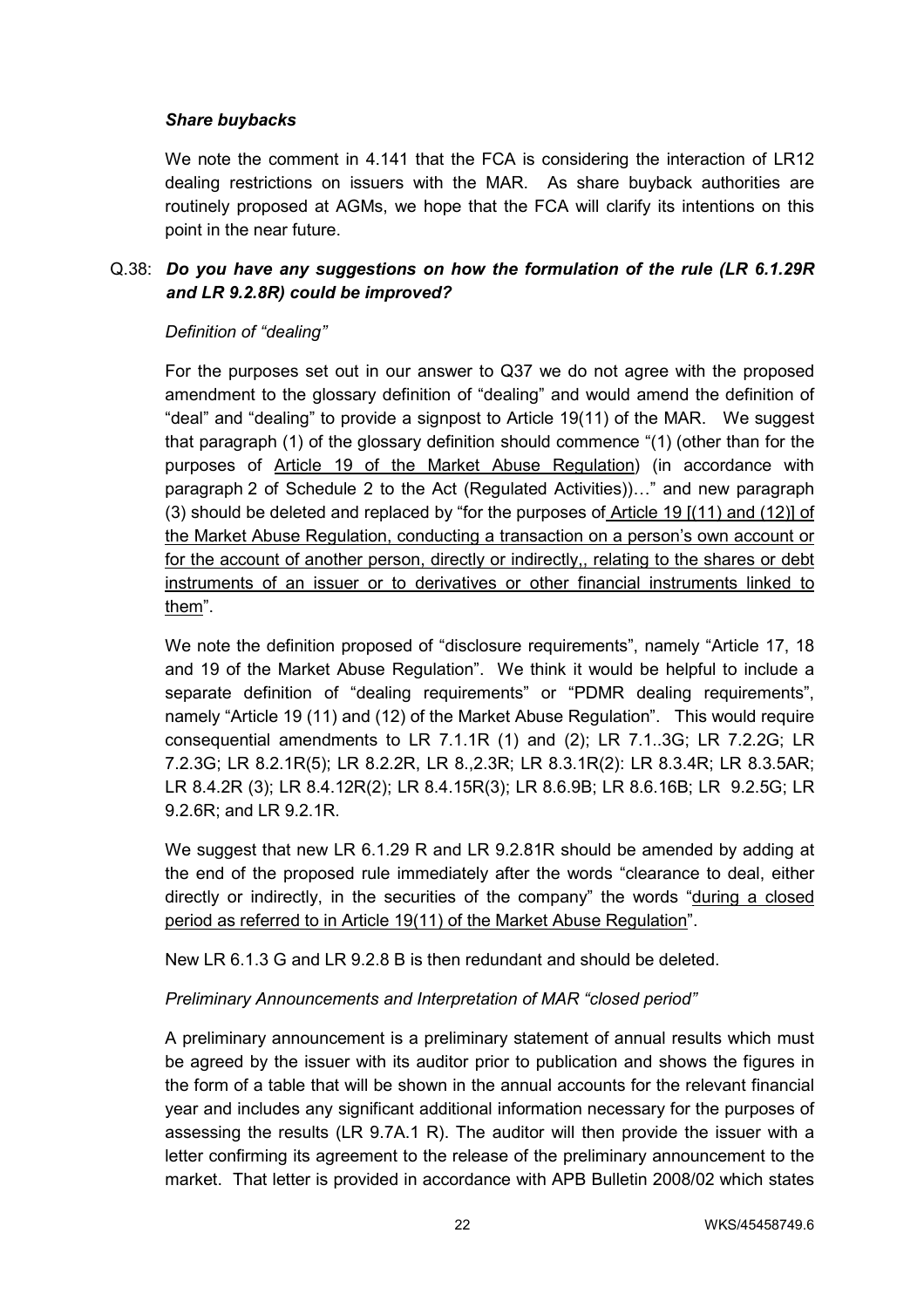that "there is an expectation that the information in a preliminary announcement will be consistent with that in the audited financial statements". It is because it has long been accepted in the market that there is unlikely to be additional price sensitive information relating to a company's annual results contained in the audited annual report and accounts that the Model Code close period is calculated by reference to the preliminary announcement. There can be no justification for interpreting Article 19(11) to require a second closed period that would apply after publication of the preliminary announcement and prior to publication of the audited annual report and accounts. This interpretation is consistent with the reference to "announcement" in Article 19(11) and recital (61) of the MAR.

It is vital that the UK issuers and the UK Market have clear guidance as to the interpretation of the "closed period" in Article 19(11) of MAR. We note that in paragraph 138 of ESMA's Final Report (2015/224) on Delegated Acts (ESMA Final Report), ESMA states that "if the "preliminary announcement" of annual report is required either by national or trading venue rules, it would start the closed period" (this should presumably be read as "would **end** the closed period")

Where a premium listed issuer prepares a preliminary announcement of annual results, it is required to publish it as soon as possible in accordance with LR9.7A.1R(1). In our view, this means that the preliminary announcement is an announcement of a year-end report that the issuer is obliged to make public according to national law (on the basis that national law includes the rules of the competent authority). We therefore would interpret LR9.7A.1R(1) as meeting the test in Article 19(11) so that it sets the end of a closed period. It may be helpful to change the description in LR9.7A.1R so that it refers to a preliminary "report" rather than "statement" in order to align it with the terminology in Article 19(11).

In addition, specific guidance is required to confirm that a second closed period does not commence in the 30 days prior to the publication of the audited annual report and accounts.

We consider that ensuring both:

- that there is a closed period for the 30 days prior to the preliminary statement of results; and
- that there is no second 30 day period ending on the publication of the annual report ,

is important for the integrity and proper operation of the UK market.

As regards the need for the MAR 30 day closed period to be calculated so that it ends on publication of the preliminary announcement, this is an important investor protection and market abuse issue as it is during this period when there is potential for misuse of inside information. If the period ended only on publication of the annual report, there could be a very short closed period of much less than 30 days prior to the preliminary announcement which would not protect the market.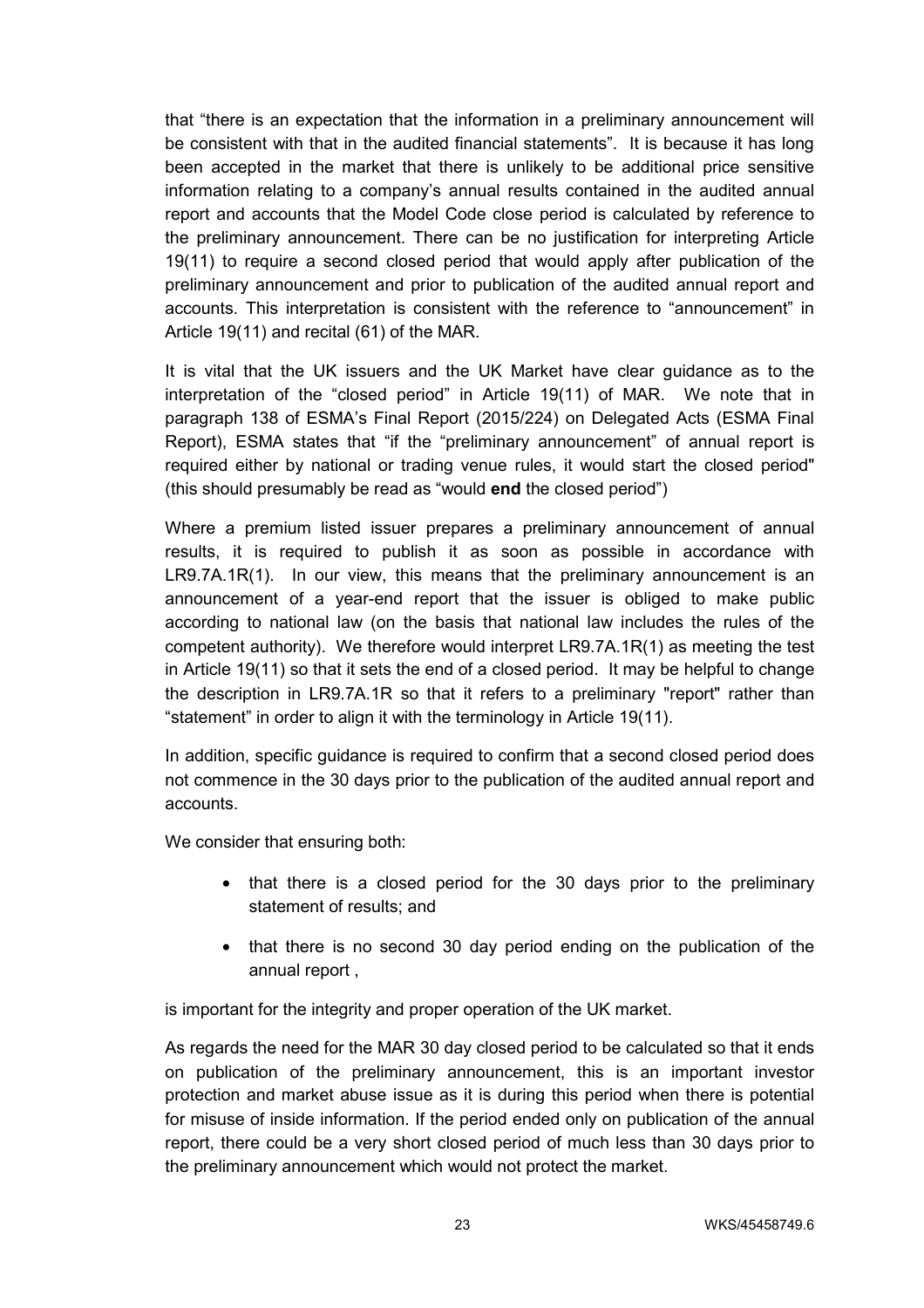As regards there not being a second closed period in the 30 day period leading to the publication of the annual report, we do not think that it can have been envisaged that Article 19(11) of the MAR would create two closed periods for financial results covering the same financial period. Having a closed period which continues after the preliminary announcement is issued is not necessary to protect investors or the market and would interfere with existing market practice and arrangements, such as the vesting of share awards which often are mandated to occur in the few days following the preliminary announcement being released. It could also encourage behaviours which would not be beneficial to the market including a delay in publication of a preliminary announcement in order to align the timing with that of the publication of the full annual report or alternatively delaying the publication of the annual report so that there is a gap of more than 30 days between the publication of the preliminary announcement and the annual report so as to create a short open window immediately after the preliminary announcement is published.

The position of standard listed and debt issuers to whom LR 9.7A.1R(1) does not apply, will also need to be considered. They will also expect the closed period to end on the publication of the preliminary announcement, particularly where they also have equity listed on a non-EEA exchange.

#### *Quarterly Reports*

It is not clear whether quarterly reports issued by companies listed on non-EEA exchanges where quarterly reports are compulsory are subject to the MAR closed periods. Paragraph 137 of ESMA Final Report seems to suggest that quarterly reports are "interim financial reports" for the purposes of Article 19(11), but this is not free from doubt and again specific guidance from the FCA or ESMA is needed for issuers and the market.

### *Clearance procedure*

As stated in our answer to Q37, we do not agree that new LR 9.2.8R is necessary or appropriate. The statement in LR 9.2.8B (and there is a similar statement in LR 6.1.3G) that "for the avoidance of doubt, compliance with LR 9.2.8R does not mean that a listed company will have satisfied its obligations under article 19 of the Market Abuse Regulation" illustrates the confusion that the FCA's proposals will cause.

Different considerations are required where clearance is to deal is requested during a MAR closed period (the exceptions being different from, and more restrictive than, the exceptions currently in the Model Code) and at other times, including where there is inside information and so under what is currently a "prohibited period" under the Model Code (when it would seem that the Model Code exceptions could be applied). As stated in our answer to Q.37, we think that, rather than being prescriptive and making a PDMR dealing code a listing rule requirement for premium listed companies, it would be preferable for an industry body to develop its own PDMR dealing codes with endorsement by the FCA. Some form of PDMR dealing code is likely to be required in any event in order to demonstrate compliance with LR 6.1.29, as amended as we suggest.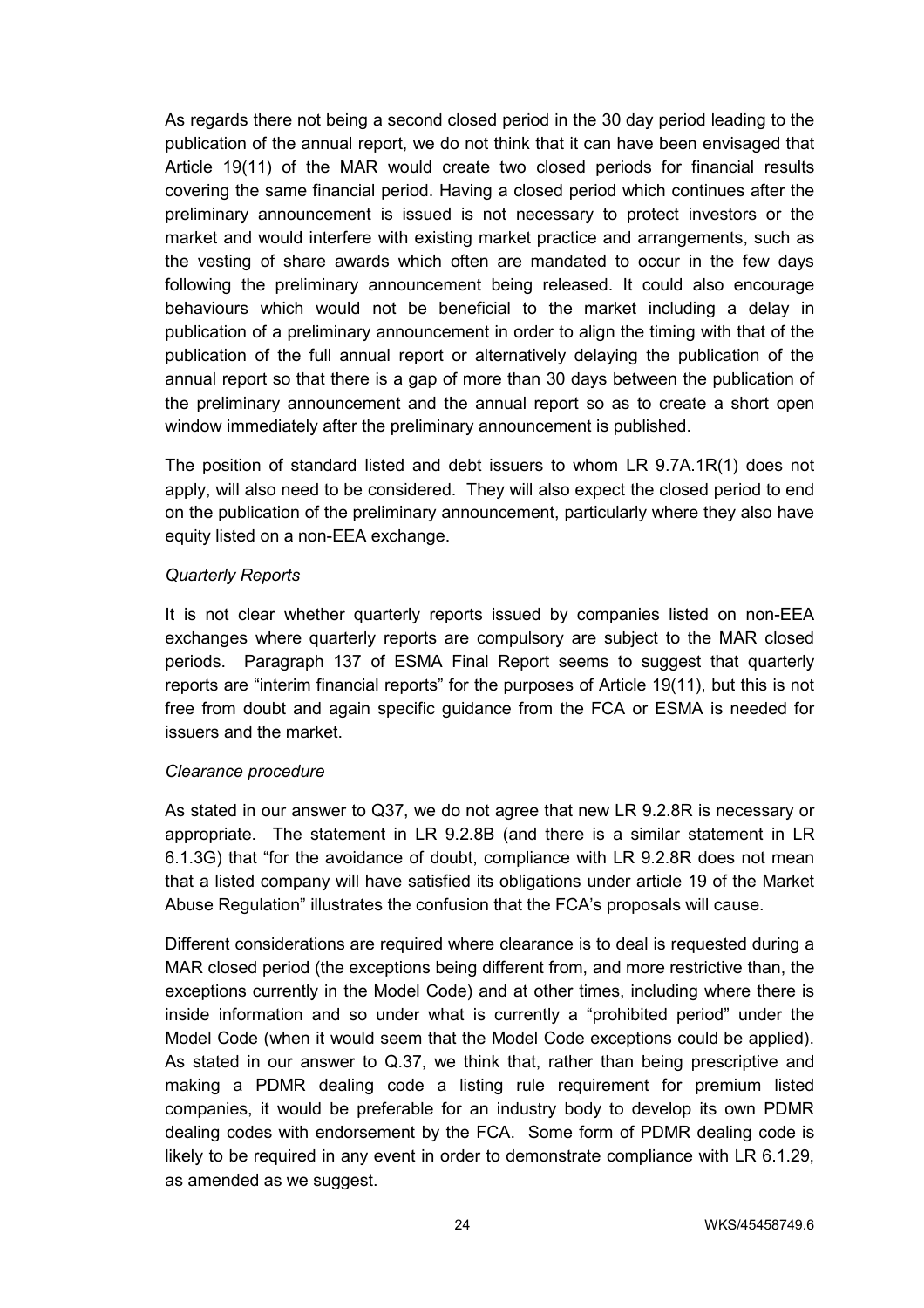# Q39: *Do you have any suggestions for additions or deletions on the content of the proposed guidance in LR9 Annex 2G including on the areas noted above on which we have not included provisions? Please could you also justify your suggestions?*

We think that the guidance should be limited to the clearance procedure and the need to keep records (paragraphs 1, 2, 3, 4 and 6). Paragraph 5, if retained at all should refer to Articles 7 to 9 (inclusive) of the Draft Commission Delegated Regulation published on 17 December 2015 and the section commencing "If this is not the case [i.e. if there is no obligation under the MAR]" should be deleted. As stated in our comments on Q37 under the heading "Problems with the approach proposed in CP15/35", we think that this section and in particular paragraphs 5(a) and (b) are not workable. In relation to paragraph 5(c), we agree with the premise that dealing should not be based on considerations of a short nature (currently prohibited under paragraph 8(b) of the Model Code. We do not, however, think that companies will find it helpful that the FCA simply says this is a factor to be taken into account but does not give guidance as to when dealing may be permitted. We do not think that paragraph 5(d) is necessary because "exceptional circumstances" are specifically covered in Article 8 of the Delegated Regulation.

We think that it would be very helpful if the FCA were to give guidance in relation to circumstances in which an issuer may permit a PDMR to deal during a MAR closed period in addition to those circumstances set out in the Delegated Regulation, having regard to Article 19(12)(b) of the MAR and the statement in Article 9 of the Delegated Regulation that the circumstances set out in Article 9 are "not limited to". This guidance should not be limited to PDMRs of premium listed issuers.

We suggest that such guidance should cover the following items, which include in substance some of the exceptions set out in the Model Code.

- *Rights issue entitlements*. We think that these fall within Article 12(b) as transactions made under an entitlement of shares.
- *Transfer out of employee scheme into a savings scheme investing in securities of the issuer following exercise of an option under an approved SAYE option scheme ("ShareSave option") or release of shares from an HMRC approved share incentive plan ("SIP")* in the circumstances set out under Article 9((a), (b) or (d) of the delegated regulation. The beneficial interest does not change but it is not entirely clear that it is a transfer between two accounts of the PDMR for the purposes of Article 9(e)**.**
- *Cancellation or surrender of an option under an employee scheme* A PDMR would not be conducting a transaction but clarification would be helpful.
- *Grant of a Sharesave option or SIP award.* Confirmation the FCA agree this falls within Article 9(b) of the Delegated Regulation would be helpful*.*